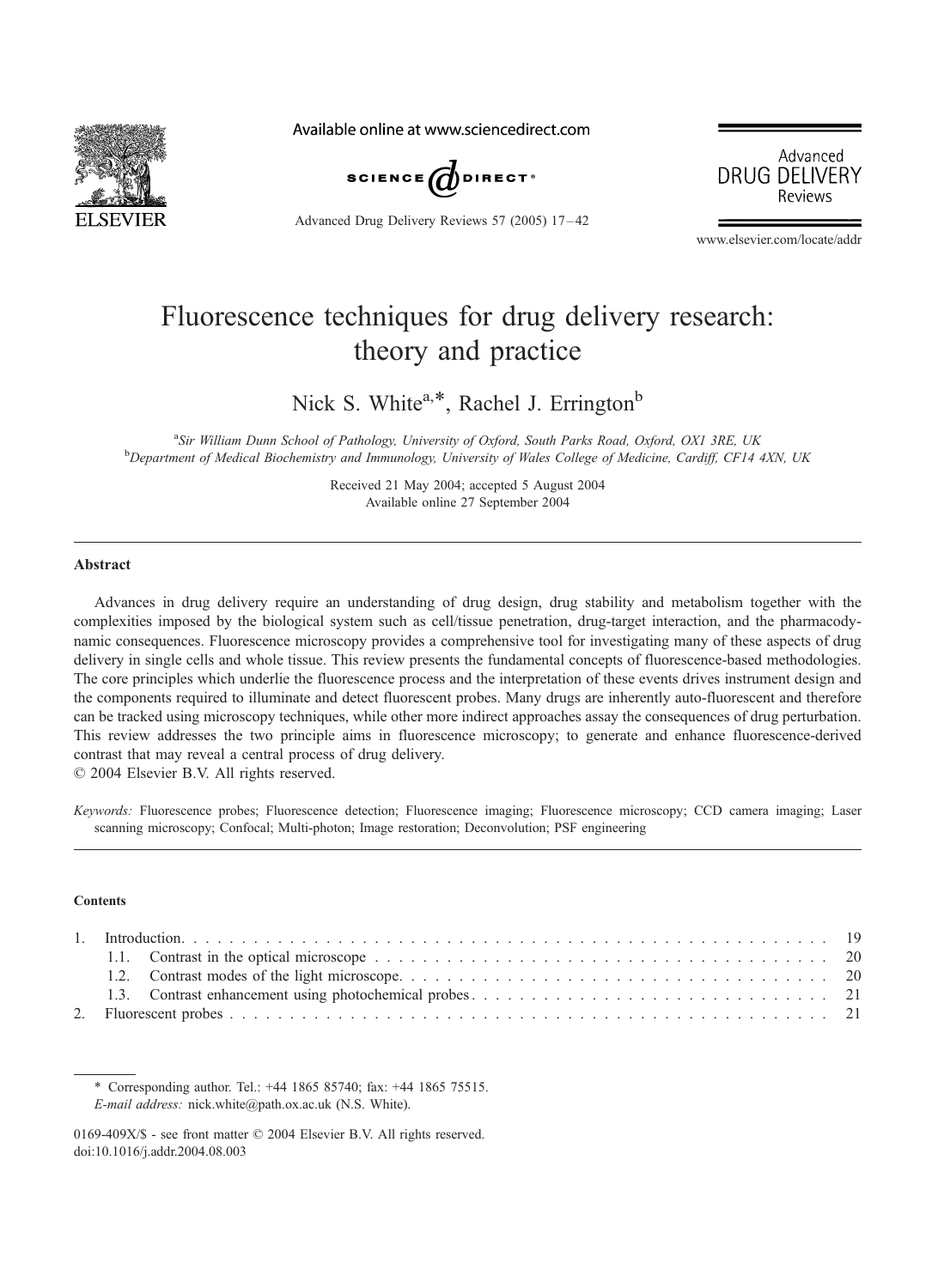|    | 2.1.         | 21                                                                                                                                    |  |  |  |  |
|----|--------------|---------------------------------------------------------------------------------------------------------------------------------------|--|--|--|--|
|    | 2.2.         | 22<br>The signal component of the optical probe $\ldots \ldots \ldots \ldots \ldots \ldots \ldots \ldots \ldots \ldots \ldots \ldots$ |  |  |  |  |
| 3. |              | 22                                                                                                                                    |  |  |  |  |
|    | 3.1.         | 23                                                                                                                                    |  |  |  |  |
|    | 3.2.         | 23                                                                                                                                    |  |  |  |  |
|    | 3.3.         | 24                                                                                                                                    |  |  |  |  |
|    | 3.4.         | 25                                                                                                                                    |  |  |  |  |
| 4. |              | 25                                                                                                                                    |  |  |  |  |
|    | 4.1.         | 25                                                                                                                                    |  |  |  |  |
|    |              | 25<br>4.1.1.                                                                                                                          |  |  |  |  |
|    |              | 25<br>4.1.2.                                                                                                                          |  |  |  |  |
|    |              | 26<br>4.1.3.                                                                                                                          |  |  |  |  |
|    | 4.2.         | 26                                                                                                                                    |  |  |  |  |
|    |              | 27<br>4.2.1.                                                                                                                          |  |  |  |  |
|    |              | 4.2.2.<br>28                                                                                                                          |  |  |  |  |
|    |              | 4.2.3.<br>28                                                                                                                          |  |  |  |  |
|    |              |                                                                                                                                       |  |  |  |  |
|    |              | 28<br>4.2.4.                                                                                                                          |  |  |  |  |
|    |              | 28<br>4.2.5.                                                                                                                          |  |  |  |  |
|    |              | 29<br>4.2.6.                                                                                                                          |  |  |  |  |
|    | 4.3.         | 29                                                                                                                                    |  |  |  |  |
| 5. |              | 29                                                                                                                                    |  |  |  |  |
|    | 5.1.         | 29                                                                                                                                    |  |  |  |  |
|    | 5.2.         | 31                                                                                                                                    |  |  |  |  |
|    | 5.3.         | 31                                                                                                                                    |  |  |  |  |
|    | 5.4.         | 31                                                                                                                                    |  |  |  |  |
|    | 5.5.         | 31                                                                                                                                    |  |  |  |  |
|    | 5.6.         | 31                                                                                                                                    |  |  |  |  |
| 6. |              | 31                                                                                                                                    |  |  |  |  |
|    | 6.1.         | 31                                                                                                                                    |  |  |  |  |
|    | 6.2.         | 32                                                                                                                                    |  |  |  |  |
|    |              | 32<br>6.2.1.                                                                                                                          |  |  |  |  |
|    |              | 6.2.2.<br>33                                                                                                                          |  |  |  |  |
|    |              | 33<br>6.2.3.                                                                                                                          |  |  |  |  |
|    |              |                                                                                                                                       |  |  |  |  |
|    |              | 33<br>6.2.4.                                                                                                                          |  |  |  |  |
|    |              | 33<br>6.2.5.                                                                                                                          |  |  |  |  |
|    |              | 6.2.6.<br>33                                                                                                                          |  |  |  |  |
|    |              | 6.2.7.<br>34                                                                                                                          |  |  |  |  |
|    |              | 34<br>6.2.8.                                                                                                                          |  |  |  |  |
|    |              | 34<br>6.2.9.                                                                                                                          |  |  |  |  |
|    | 6.3.         | 35                                                                                                                                    |  |  |  |  |
|    |              | 35<br>6.3.1.                                                                                                                          |  |  |  |  |
|    |              | 6.3.2.<br>35                                                                                                                          |  |  |  |  |
|    |              | 6.3.3.<br>36                                                                                                                          |  |  |  |  |
|    | 6.4.         | 36                                                                                                                                    |  |  |  |  |
|    |              | 37<br>6.4.1.                                                                                                                          |  |  |  |  |
|    |              | 6.4.2.<br>37                                                                                                                          |  |  |  |  |
|    |              | 6.4.3.<br>37                                                                                                                          |  |  |  |  |
|    | 6.5.         | 37                                                                                                                                    |  |  |  |  |
|    | 6.6.<br>6.7. |                                                                                                                                       |  |  |  |  |
|    |              |                                                                                                                                       |  |  |  |  |
|    | 6.8.         | 39<br>39                                                                                                                              |  |  |  |  |
| 7. |              | 39                                                                                                                                    |  |  |  |  |
|    |              |                                                                                                                                       |  |  |  |  |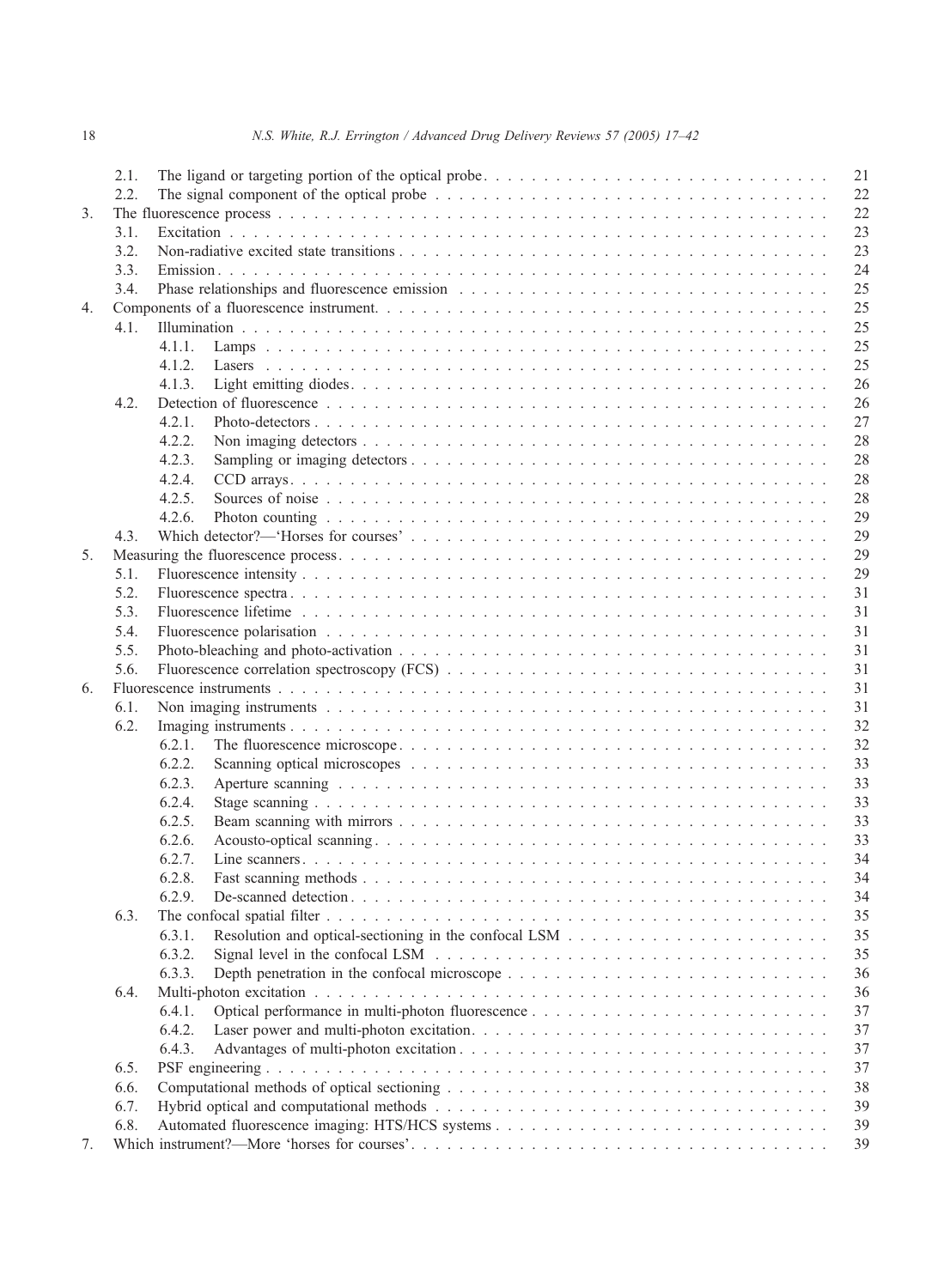<span id="page-2-0"></span>

N.S. White, R.J. Errington / Advanced Drug Delivery Reviews 57 (2005) 17–42 19

## 1. Introduction

Many biological investigations, and some clinical applications, use the physical properties of electromagnetic radiation in the wavelength range of 190– 1100 nm. This covers UV, through to near infrared (NIR) regions of the optical spectrum and it is useful to ask why this range, and the visible portion (400– 800 nm) in particular, is widely used for microscopy. Visible light interacts with photoreceptors in our eyes to produce a response. The energy of visible photons is in an appropriate range to be absorbed within living tissues of the eye without damage but specialised molecules must be employed for efficient detection. Evolution has capitalised on this window of opportunity and only very recently have laboratory techniques routinely outperformed natural vision. Biological microscopy is concerned with the shining of light onto cells or tissues, and useful results are obtained when the resultant interactions are significant enough to produce detectable changes in the light. We can turn these changes into image contrast. Two principle aims in microscopy are (i) to generate and (ii) to enhance this contrast for images and measurements.



Fig. 1. Diagrammatic representation of some important interactions of light with a specimen. Light of amplitude  $a_i$  and wavelength  $\lambda_i$  impinges on a point P at the boundary of two refractive index materials  $(\eta_1$  and  $\eta_2)$ . Light is scattered in all directions with the same wavelength but lower amplitude  $(a_s)$  or refracted through an angle  $\theta_{\rm rf}$  (given by Snell's Law) with amplitude  $a_{\rm rf}$ . Fluorescence may occur, depending on chemical components at P, in all directions, with a range of wavelengths and amplitudes ( $\lambda_{f1}, \lambda_{f2}, \ldots$  and  $a_{f1}, a_{f2}, \ldots$ ). The fluorescence wavefront at any point shows a range of phases ( $\phi_i$ ,  $\phi_j$ ,  $\phi_k$ , etc) depending on the molecular mobility and the energy level transitions of molecules at P. Absorbance is the ratio of incident light to emitted light.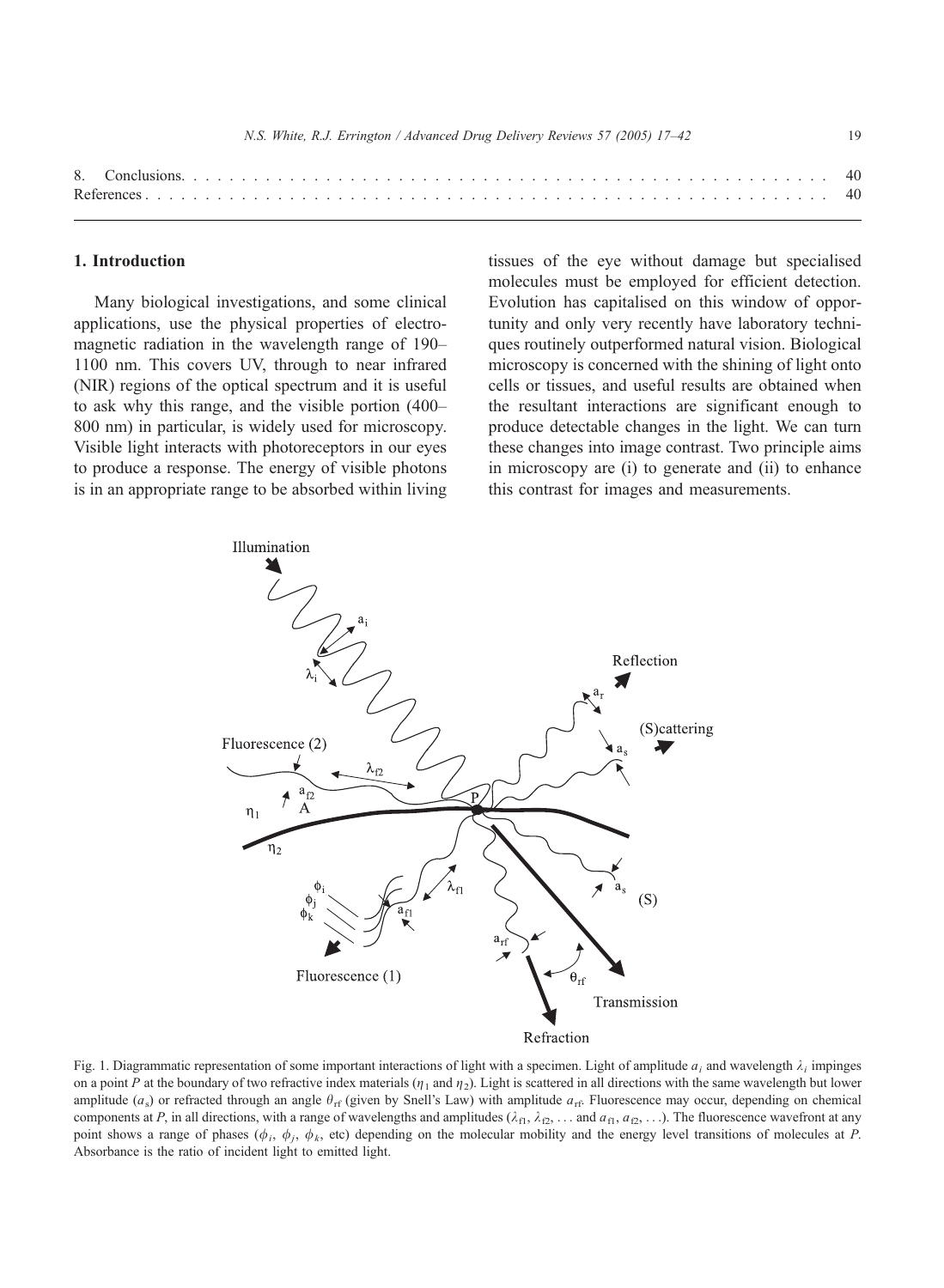## <span id="page-3-0"></span>1.1. Contrast in the optical microscope

Contrast can be described as the ratio of what we wish to observe vs. what we don't, i.e. for an ideal fluorescence instrument:

$$
contrast \propto \frac{s}{b+n} \text{ where } n \propto \sqrt{(s+b)} \tag{1}
$$

and s=average useful signal level (i.e. from biological feature(s) of interest);  $b$ =average background (i.e. from uninteresting features);  $n$ =noise (statistical variations in  $s$  and  $b$ ).

Several fundamental results follow from this: Firstly, even with no instrument noise, or any background, there is always noise in the signal. Secondly, noise (and also  $s/n$  ratio) increases with the square root of signal and background. Finally, it can be just as important to reduce background as it is to optimise signal.

## 1.2. Contrast modes of the light microscope

Non-fluorescence contrast modes arise from variations of phase, absorbance, scattering, interference, reflection, refraction and/or dispersion of light by the sample ([Fig. 1\)](#page-2-0) [\[1\].](#page-23-0) These effects are direct consequences of variations in refractive index and mass density, are generally small in unstained biological material and ingenious techniques have been developed to enhance what little contrast is achieved. One such technique is phase contrast microscopy in which phase variations are amplified optically and converted to intensity contrast by annular illumination and a co-aligned 'phase ring' within the objective [\[2\].](#page-23-0) Nomarski differential in-



Fig. 2. Multi-dimensional confocal laser scanning fluorescence microscopy of Na<sup>+</sup>/K<sup>+</sup> ATPase activity in living chondrocytes. pH fluorescence ratio imaging of live cells using BCECF dye (a). Arrows show (from top) NH4Cl pulse (alkali load), washout (acid load), pH 6.0 calibration (dark blue) and pH 8.0 calibration (yellow/red). Right hand strips show a single line through each cell followed over time. Ten high resolution optical sections of fluorescence immunostaining of Na<sup>+</sup>/K<sup>+</sup> ATPase in a single fixed cell (b). End insert is a digital ensemble of sections. 3-D digital reconstruction of optical sections (c) to show rotated views of ion pump (red) and DNA (blue). Visualising membrane pump activities is key to the study of drug resistance and the regulation of pumps that effect drug uptake into cells. Experimental detail as Mobasheri et al. [\[67\].](#page-25-0) Image courtesy of R.J. Errington and A. Mobasheri.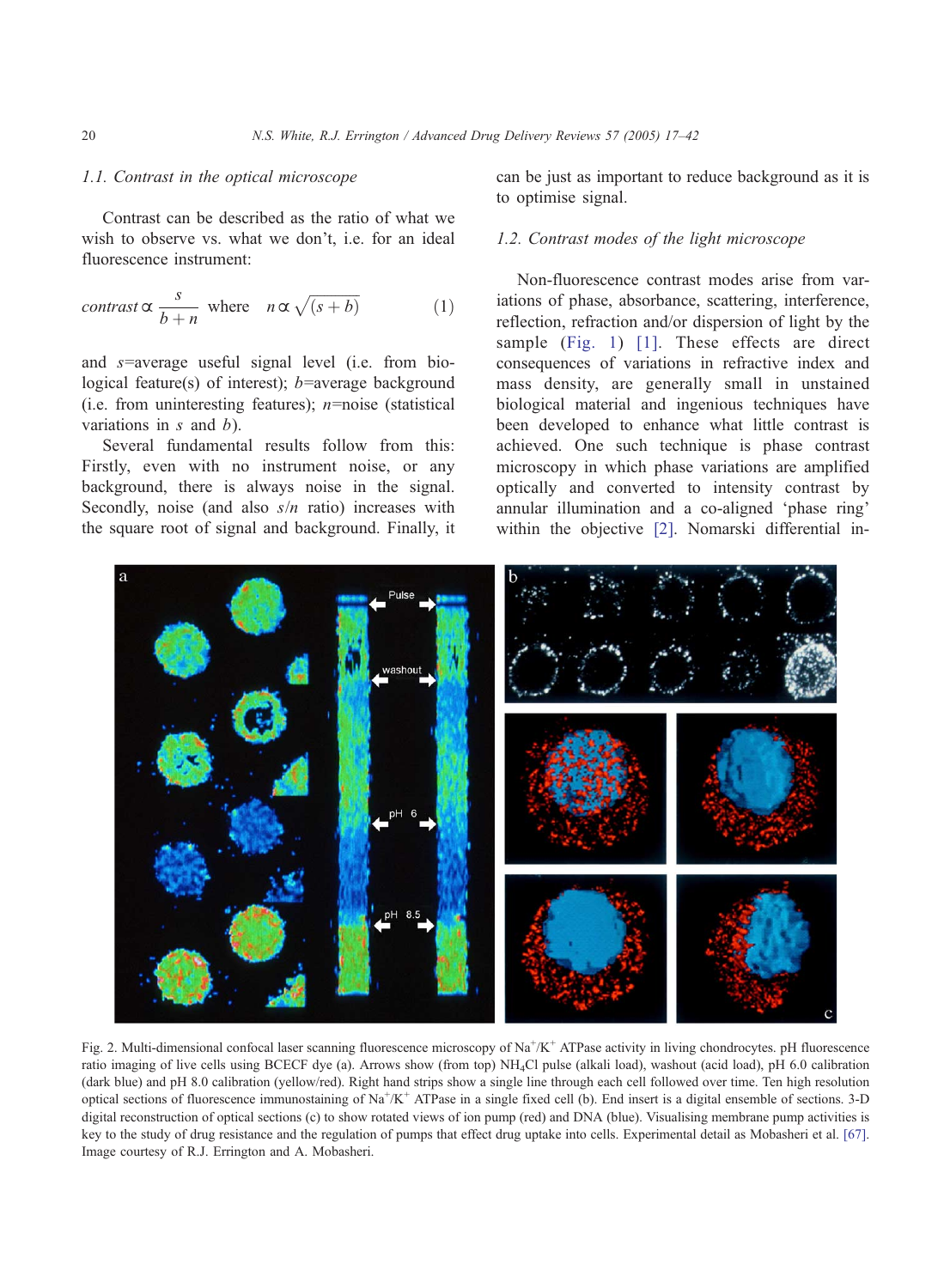<span id="page-4-0"></span>terference (DIC) is an alternative technique in which refractive index gradients impart phase differences (between two cross-polarised beams) that are enhanced using a birefringent element. On recombination of the beams, polarisation is converted to intensity contrast by an 'analyser' [\[3\].](#page-23-0) Less commonly used optical methods (e.g. Hoffman modulation) use oblique illumination and/or spatial filters to provide contrast from phase gradients [\[4\].](#page-23-0) Light scattering/reflection can also be exploited to provide contrast in biological microscopy in 'dark-field' mode where oblique illumination and blockage of transmitted light are used to detect 'scattered' light  $[5]$  or in 'reflection' mode where epi-scopic optics collect reflected light which is distinguished from diffuse 'back scatter' by crossed polarisers [\[6\].](#page-23-0) Light scattering or reflection techniques produce contrast against a dark background (e.g. [Fig. 2](#page-3-0)).

# 1.3. Contrast enhancement using photochemical probes

All of the above contrast methods have shortcomings: (i) they lack chemical specificity (i.e. vary only slowly with the electronic configuration of molecules), and therefore exhibit broad non-specific

spectra. (ii) They cannot be easily used to dissect functional aspects of biological systems. (iii) Signalto-background contrast is often low.

We can overcome these using specific photochemical probes with suitable characteristics in two key components: (i) A 'ligand' component or function—for targeting to the feature or process of interest and (ii) an optical signal—exhibiting enhanced interactions with light, giving high contrast. In some cases secondary ligands allow signal amplification. Separating the two aspects of the probe (ligand and signal) allows a chemist to optimise each function. It is sometimes possible to satisfy both criteria with a single chemistry and, more rarely, with a molecule endogenous to the cell. This might be a naturally fluorescent precursor or metabolite, and ring structures found in many drugs impart intrinsic fluorescence.

## 2. Fluorescent probes

# 2.1. The ligand or targeting portion of the optical probe

The targeting (ligand) part of the optical probe increases (or decreases) the optical signal by local-



Fig. 3. Fast confocal fluorescence imaging using an AOS scanner. Dual excitation ratio images of Fura-2 labelled pancreatic acinar cells (a,b), phase contrast (c) and confocal reflection (d) images. Long and short-term calcium transients are plotted in the graph for a range of sub-regions in each cell. Courtesy of R.J. Errington and P. Willems, Department of Cell Physiology, University of Nijmegen, The Netherlands.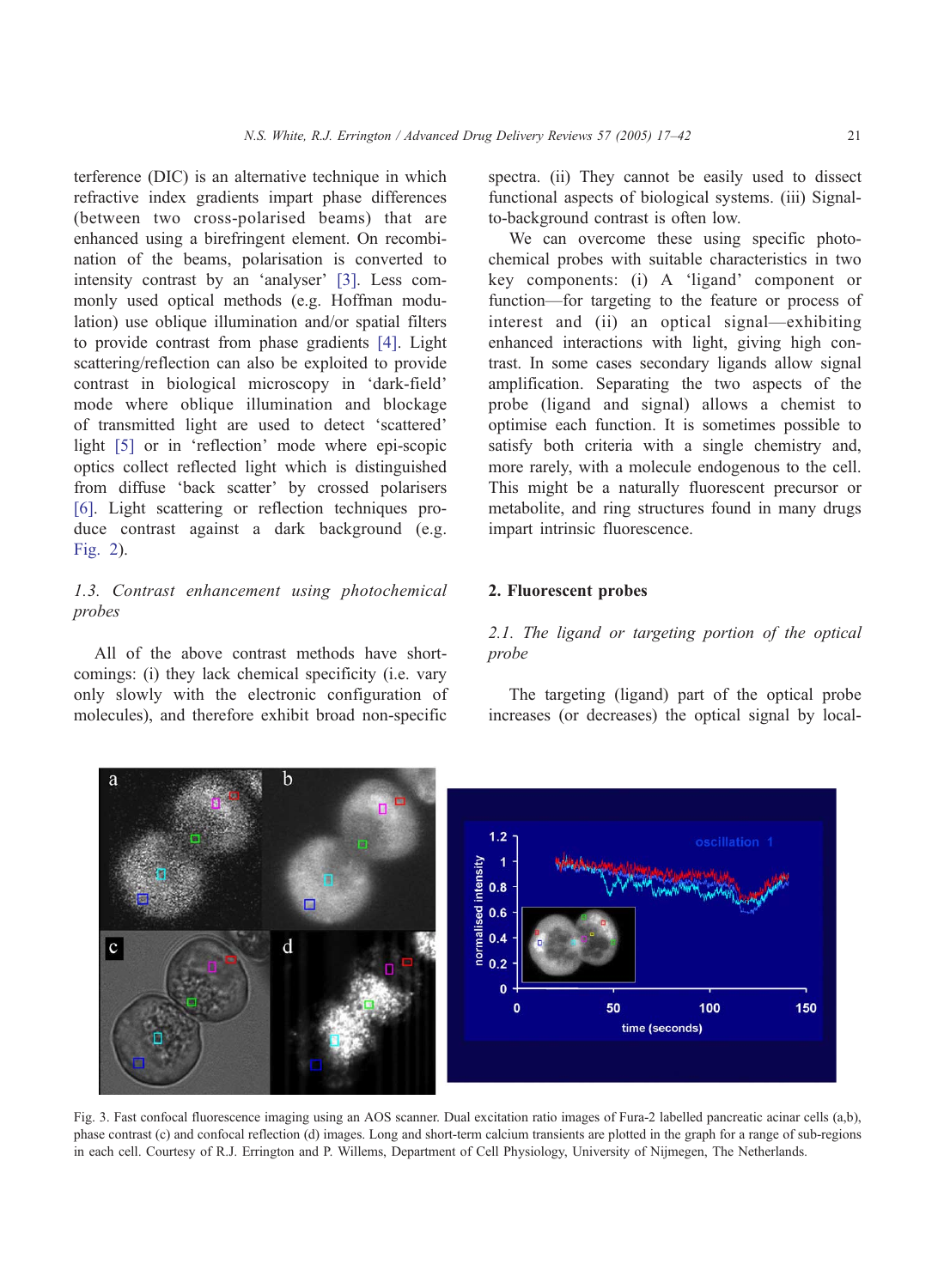ising its target by one or more processes including covalent or non-covalent bonding, functional modification or compartmentalisation. Discussion of the range of 'ligands' is beyond the scope of this article but includes chemical agents for covalent coupling of probes to target proteins, non-covalent DNA-binding probes, biotinylation of proteins, antibodies (primary or secondary), ion-binding fluorophores, expression reporters, enzyme substrates, fluorescent protein (GFP)-labelled peptides, etc. Thorough overviews of the range of targeting agents (ligands) available can be found elsewhere (e.g. Refs. [\[7,8\]\)](#page-23-0) and some examples are illustrated in [Figs. 2 and 3.](#page-3-0)

## 2.2. The signal component of the optical probe

Photochemical probes may use one of several processes to generate optical signal. Cytochemical probes are most commonly absorption stains that produce contrast by absorbing light at certain wavelengths. These types of probe tend to require high concentrations to provide sufficient contrast, are of limited use in living cells but are commonly used on tissue sections. Their absorption of light inherently gives a non-linear response with depth. Surface plasmon resonance can also be used as a photochemical probe where the electron cloud at the surface of metal (e.g. gold) particles scatters light at characteristic frequency depending on size and environment. This is the basis of an important range of non-imaging diagnostic equipment [\[9–11\]](#page-23-0) and is rarely used in microscopy. Fluorescence is by far the most commonly used and flexible probe signal and is exhibited by a wide range of molecules (Table 1). Image contrast provided by fluorescent probes depends on a combination of absorption and emission. By blocking background auto-fluorescence, a contrast of  $10^7$ :1 or greater is possible. Epi-scopic optics reduce background as most illumination is transmitted away from the lens.

## 3. The fluorescence process

The physics and photochemistry of fluorescence are well understood and we can look at the process in three consecutive stages: (i) Formation of one or more excited state(s) by absorption (excitation), (ii) nonradiative transitions between excited states and (iii) energy loss accompanied by emission of radiation. These processes are linked reactions, each of which may be described (interchangeably) by statistical probability distributions or reaction rate constants or decay lifetimes, all describing characteristics of the

Table 1

Some common compounds used as signal components of fluorescent probes

| Fluorophore              | Properties                                                                                                                                                                                                                                                                                                                                                                                                                        |  |  |  |  |  |
|--------------------------|-----------------------------------------------------------------------------------------------------------------------------------------------------------------------------------------------------------------------------------------------------------------------------------------------------------------------------------------------------------------------------------------------------------------------------------|--|--|--|--|--|
| Fluorescein              | Widely used green fluorescent molecule. Well characterised. Excitation around the 488 nm line of argon lasers.<br>Undesirable features; (i) photobleaching, (ii) pH-sensitive emissions, (iii) broad spectrum and (iv) quenching in<br>aqueous environments. Oregan-Green <sup>®</sup> [7] and Rhodamine-Green, among others, have similar<br>excitation/emission peaks and superior properties.                                  |  |  |  |  |  |
| Bodipy                   | Useful alternative to fluorescein, with a narrower spectrum (and is thus brighter), greater photostability, insensitivity<br>to solvents, little overlap with red probes and convenient conjugation chemistry. Red emitting versions are available.                                                                                                                                                                               |  |  |  |  |  |
| Rhodamine                | A family of, predominantly, red dyes: Tetramethylrhodamine, lissamine rhodamine and the Rhodamine-X variants<br>(including Texas-Red) are standard red-emitting second probes used alongside fluorescein or its alternatives.<br>Photostable and insensitive to pH but some have complex absorption spectrum around 520–550 nm.                                                                                                   |  |  |  |  |  |
| Cy dyes                  | Range of dyes from Amersham Biosciences, covering UV to NIR. cy2/cy3/cy5 for triple-staining, with many<br>secondary antibodies available.                                                                                                                                                                                                                                                                                        |  |  |  |  |  |
| Alexa fluor <sup>®</sup> | 20+ dyes from Molecular Probes from UV excitation to NIR [7]. Photostable, with less variation to environment<br>or when conjugated to ligands.                                                                                                                                                                                                                                                                                   |  |  |  |  |  |
| Inorganic<br>particles   | Quantum dots [68,69] are coated rare-earth microcrystals: spectra depend on their size (a few nm) and chemistry.<br>Lanthanides [70–72] show long lifetime fluorescence and phosphorescence.                                                                                                                                                                                                                                      |  |  |  |  |  |
| Fluorescent<br>proteins  | UV, blue, cyan, green and yellow mutants of the <i>Aequoria</i> Jellyfish photoprotein GFP. Other mutations alter pH<br>sensitivity, activation (cyclisation) time, thermal stability etc $[73-77]$ . Other marine organisms yield red<br>equivalents-Ds-Red [78] and Hc-Red. 'FlAsH' is a tetra-cysteine motif expressed in a cell by transfection, which is<br>visualised by addition of a fluorescent biarsenical ligand [79]. |  |  |  |  |  |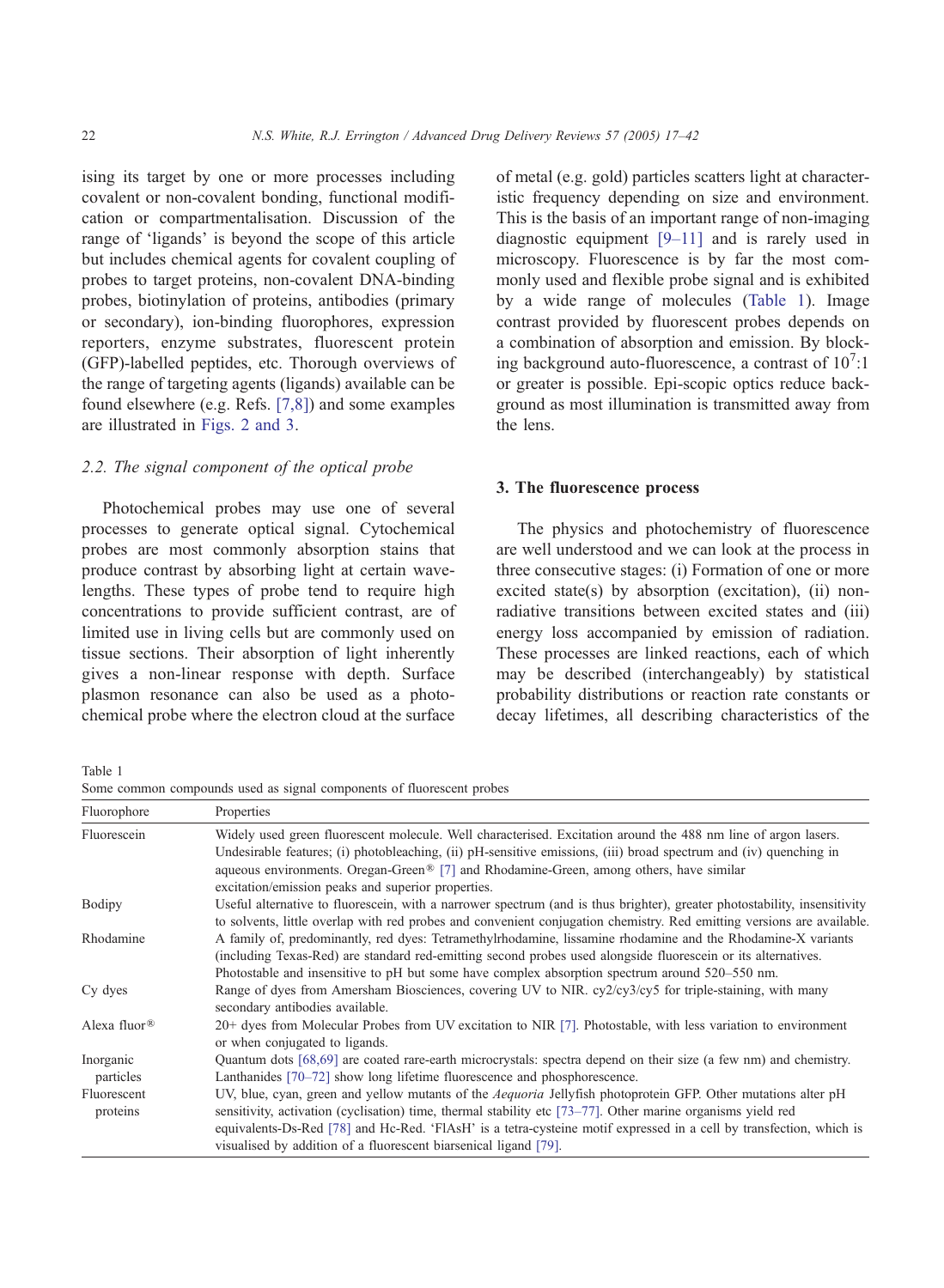signal. Understanding these allows us to choose appropriate signals for different tasks. A figure of merit is the ratio of the desired signal vs. all possible reactions (e.g. number of fluorescence photons produced for each excitation photon) called the quantum efficiency (QE) or yield.

## 3.1. Excitation

Molecules exist with varying levels of internal (potential) energy. Electronic energy levels representing electrons with paired spins are called singlet states. The lowest energy state is the ground singlet and occupancy of all energy levels is described by the Boltzmann energy distribution [\[12\].](#page-23-0) However, solvent and other interactions mean that (under biological conditions) virtually all molecules are in the ground state. Transitions between singlet states give excited molecules that might later emit fluorescence. Within each electronic band there are small steps representing bond vibrations and rotations.

Several things may happen, each with a given probability, when a molecule encounters light energy (Fig. 4) each of which has important consequences in biological samples (see also Ref. [\[13\]\)](#page-23-0). Absorption results in increased vibrational and rotational energy of



Fig. 4. Energy (Jablonski) diagram for single-photon absorption (A1), two-photon absorption (A2), scattering (B) and stimulated emission (C). S<sub>0</sub>=ground electronic singlet state. S<sub>1</sub>=first excited singlet state. Several vibrational levels are shown within each electronic band. One or more incident photons may have energy coupled into the molecule, raising its internal energy (A1 and A2), or the energy may be instantaneously dissipated (B) (perhaps via a virtual state) or in exceptional circumstances an excited molecule may be stimulated into releasing its energy, returning to the ground singlet (C).

inter-atomic bonds and/or promotion of electrons to higher energy levels ([Fig. 3a](#page-4-0)1). The changes of electron state (transitions) are associated with a quantum of energy and a corresponding wavelength. The probability of absorption at a given wavelength is defined for a 10-mm path length as a molar extinction coefficient. Absorption is linearly proportional to the intensity of illumination for low concentrations and the average time the electric dipole of the molecule is aligned with the illumination electric vector (polarisation). Another important, though rare, outcome is multi-photon absorption where molecules can absorb more than one photon at a time [\[14,15\].](#page-23-0) The extinction coefficient or cross section is very small and the energy is coupled into the molecule when photons arrive within  $10^{-16}$ s; a requirement necessitating high illumination levels ([Fig.](#page-4-0) 3a2). Sample illumination can also result in scattering where energy is dissipated (in  $\leq 10^{-15}$ s) in all directions ([Fig. 3b](#page-4-0)), with a strong inverse relationship to wavelength  $(\alpha)/\lambda^4$  for single molecules). Assembly of molecules into large objects, and the electronic environment, can affect scattering, concentrating light in particular directions. Lastly, illumination of a population of molecules of which a high proportion are in a high energy state (a population inversion) can lead to 'stimulated emission' ([Fig. 3c](#page-4-0)). This occurs in lasers and under extreme conditions in fluorescence applications with high light levels [\[16–18\].](#page-24-0) Energy is not coupled into the molecule but is released immediately with the same wavelength and phase as the incident radiation. Excited molecules may be depleted by these encounters.

### 3.2. Non-radiative excited state transitions

Non-radiative transitions represent important routes to energy states from which energy may eventually be lost from the molecule. For biological fluorescence we need to consider transitions (i) within electronic bands (vibrational and rotational), (ii) between singlet states, and (iii) between singlet and triplet states.

When photons are absorbed, the molecule goes from a ground state to a level within a higher electronic band (singlet). Vibrational or rotational transitions occur ([Fig. 5A](#page-7-0)), with no emission, to the lowest energy state in that band, leaving a molecule with less energy than was absorbed and resulting in emitted light being of longer wavelength. Radiation-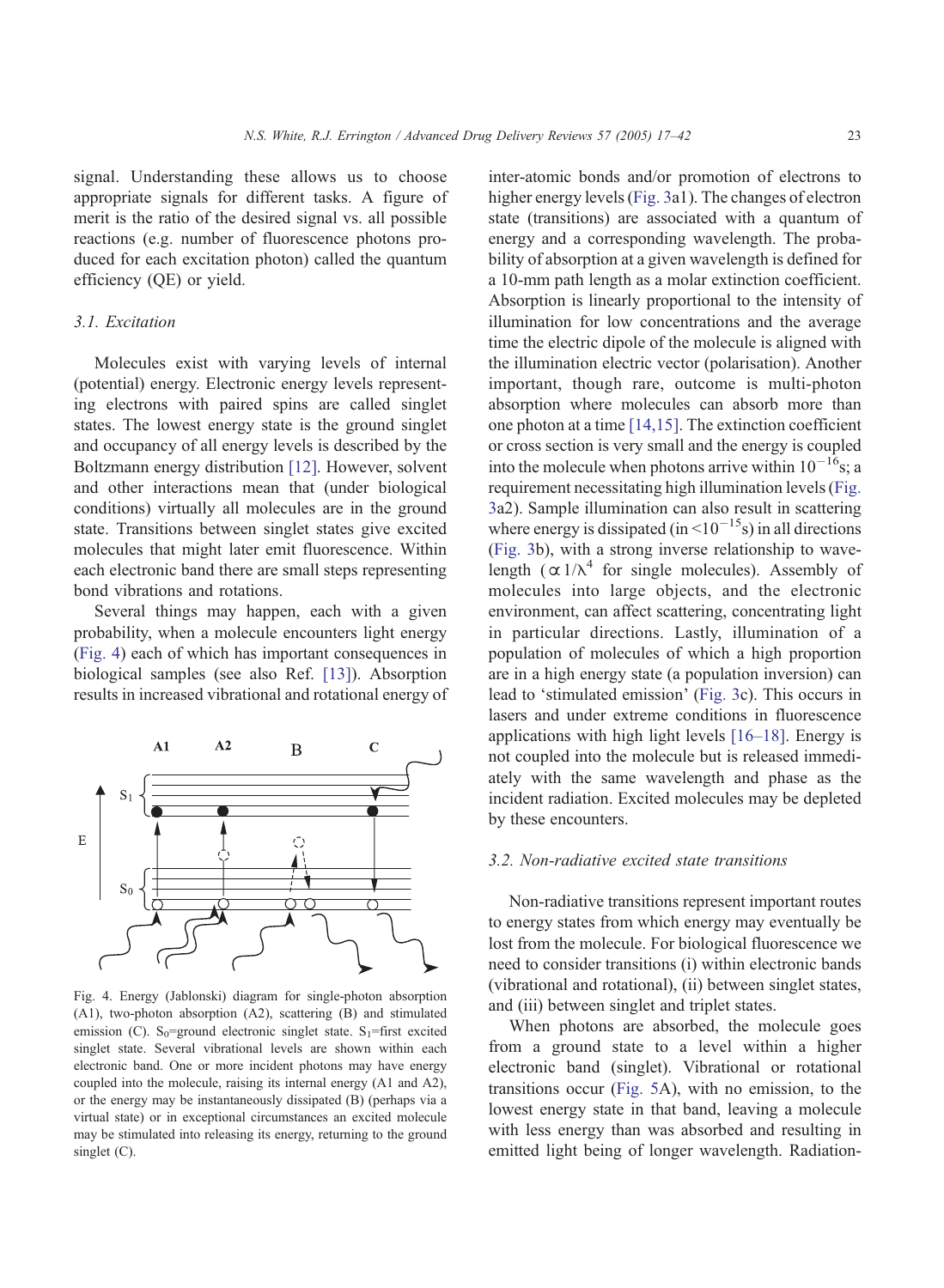<span id="page-7-0"></span>

Fig. 5. Energy diagram for non-radiative electronic transitions.  $T_1=1$  st triplet state. (A) Vibrational relaxation usually brings excited molecules to the lowest state of a singlet band. (B) Singlet–singlet transitions can occur without emission through internal conversions (ic). (C) Singlet–triplet inter-system crossing (ics) can occur in which energy can be lost from the system by external quenching reactions (r) of singlets or triplets.

less transitions between singlets are also possible, induced by collisions with solvent or other quenching or energy transfer agents, or by vibrational dissipation through the molecule (Fig. 5B).

Each excited singlet has a corresponding 'triplet' state with slightly lower energy. Singlet–triplet transitions happen through a normally forbidden electron spin conversion (inter-system crossing). The energy drop means that transition from the triplet state (e.g. phosphorescence) is always via release of less energy than from the singlet state. Radiation-less transitions from triplet states can occur by vibrational or rotational losses through the molecule. Triplet-singlet conversion (Fig. 5D) has low probability and triplets are long-lived, increasing the likelihood of further reactions—e.g. with molecular oxygen, giving free radical oxygen which is highly reactive to other fluorescent molecules, oxidising them to inactive forms (photobleaching). This is a hindrance in most techniques although it can also be used to investigate molecular dynamics [\[19,20\]](#page-24-0) (Fig. 5C).

#### 3.3. Emission

Emission represents loss of energy from excited states accompanied by output of radiation (e.g. light).



Fig. 6. Radiative energy loss (emission) results in fluorescence (A), usually from the lowest vibrational level of an excited singlet state (e.g.  $S_1$ ) to the ground state of  $S_0$ . Phosphorescence (B) results from emissive energy loss from the lowest vibrational level of a triplet state, e.g.  $T_1$  to the lowest level of  $S_0$ .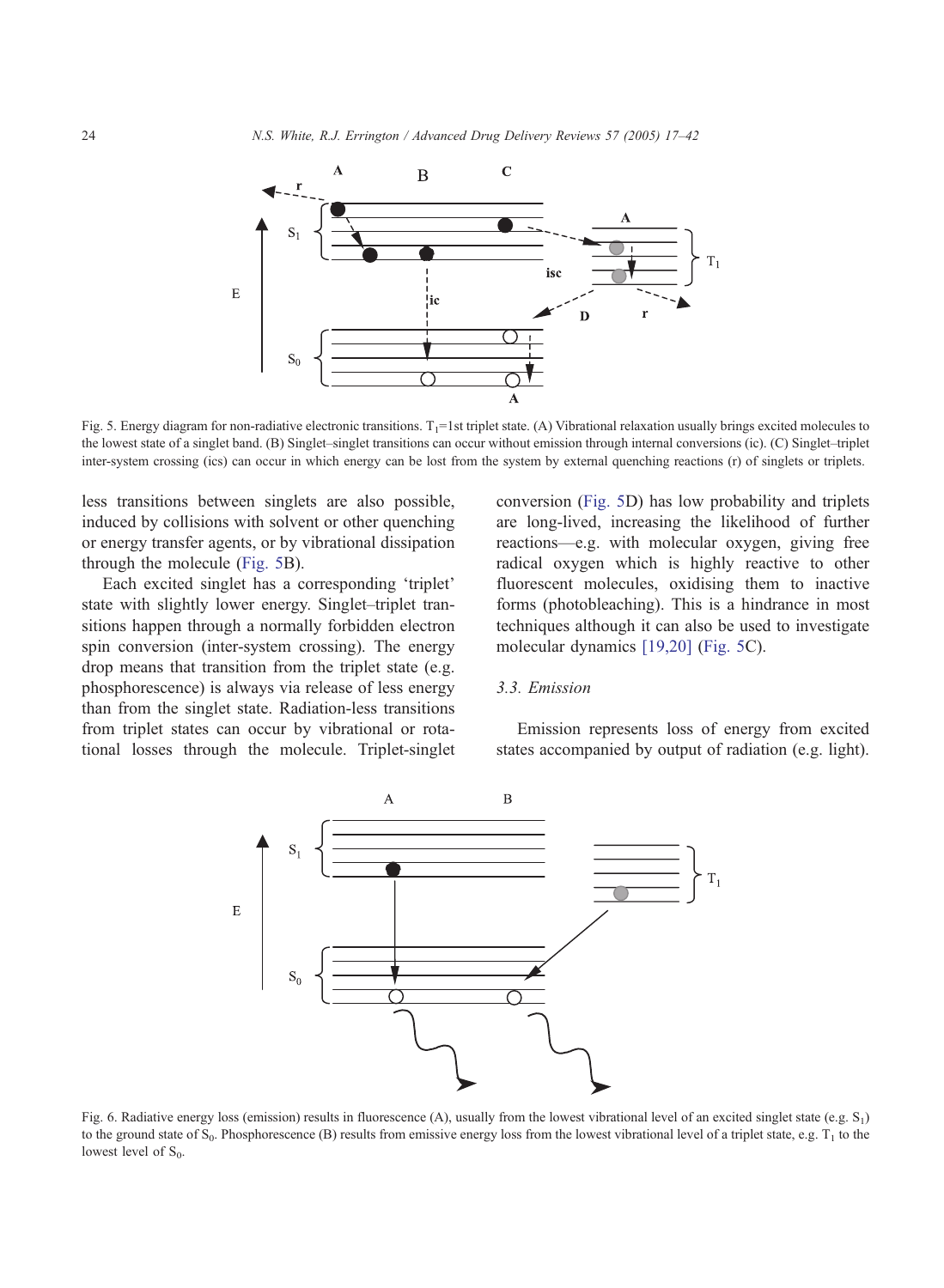Two types of emission are important for biological probes: fluorescence and phosphorescence. Both involve the emission of light at wavelengths corresponding to electronic level transitions ([Fig. 6\)](#page-7-0).

Fluorescence is exhibited by many biologically relevant molecules as a result of transitions from the lowest level of  $S_1$  following energy dissipation from higher energies. This not only explains the increase in wavelength (Stokes shift) of the emission compared to the exciting light but also often allows us to estimate fluorescence efficiency by measuring the longest wavelength absorption. The rate constants (or probability) of singlets leading to fluorescence yield excited state lifetimes in the range of  $10^{-8}$ - $10^{-10}$  s.

Phosphorescence is the term describing emissions associated with direct triplet to  $S_0$  transitions. These excited states have lifetimes in the range  $10^{-6}$ - $10^{-10}$  s.

## 3.4. Phase relationships and fluorescence emission

Fluorescence lifetimes represent a statistical overview of a stochastic process, variations within which are slow compared to the rate of illumination (photon flux). This results in a random delay, or phase shift, to the emission (with respect to excitation) and no phase information from the illumination can be recovered from fluorescence. Regardless of the light absorbed (e.g. laser light with high spatial and temporal coherence) fluorescence is always temporally incoherent.

#### 4. Components of a fluorescence instrument

Every fluorescence instrument can be broken down into excitation (illumination), contrast enhancement (e.g. filtration) and emission (detection) parts. In fact, making efficient use of this decoupling significantly enhances some instruments.

## 4.1. Illumination

We are interested in variations of the biological test system and these must not be overwhelmed by noise in the illumination. Output power is linked with the size of the source. The efficiency with which light can

be channelled from source to sample also depends on the wave-front uniformity. The best way of producing an accurate wave front is to engineer a 'point-source' but this will emit light in all directions. Spectral character is important in matching the source wavelengths to the energy transitions of the fluorescent molecule(s).

#### 4.1.1. Lamps

Incandescent lamps (e.g. tungsten-halide) have an extended life span by establishing a re-deposition 'halide cycle' returning evaporated metal back onto the filament rather than contaminating the glass envelope. DC lamps are stable since the heated filament responds slowly to fluctuations in the supply. Output power (and spectrum) are modified by changing the voltage. The cost of such equipment is low but brightness is very poor at short wavelengths.

Arc lamps, on the other hand, provide better spectral quality. Mercury (Hg) lamps rely on vaporised metal plasma that emits a characteristic spectrum, concentrated in distinct lines that may or may not coincide with energy bands of the fluorescent sample. Hg lamps are at high pressure when running and contain toxic heavy metal. Xenon (Xe) arc lamps are filled to high pressure with that inert gas. Output of Xe lamps is more constant than Hg, with additional spectral lines. Brightness is slightly lower than Hg lamps for the same supply power, and cost is similar (approx. \$1 per hour).

Arc lamps must be carefully aligned to avoid uneven illumination. They respond quickly to supply transients, allowing electrical modulation. They have been used with light 'scrambling' attachments based on optical fibre delivery, to counter instability and field non-uniformity (see Ref. [\[21\]\)](#page-24-0). New arc lamp systems have recently appeared based on metal-halide technology, with longer lifespan, alignment-free lamp replacement and ozone-free stable output.

#### 4.1.2. Lasers

Lasers are point emitters with output powers limited only by cost and convenience [\[22\].](#page-24-0) The lasing process starts with a population inversion of excited molecules by thermal, electrical or optical 'seeding' or 'pumping' of an emissive material. This may be a crystal, gas or metal vapour, dye solution, semiconductor (diode) or other solid-state material. Emit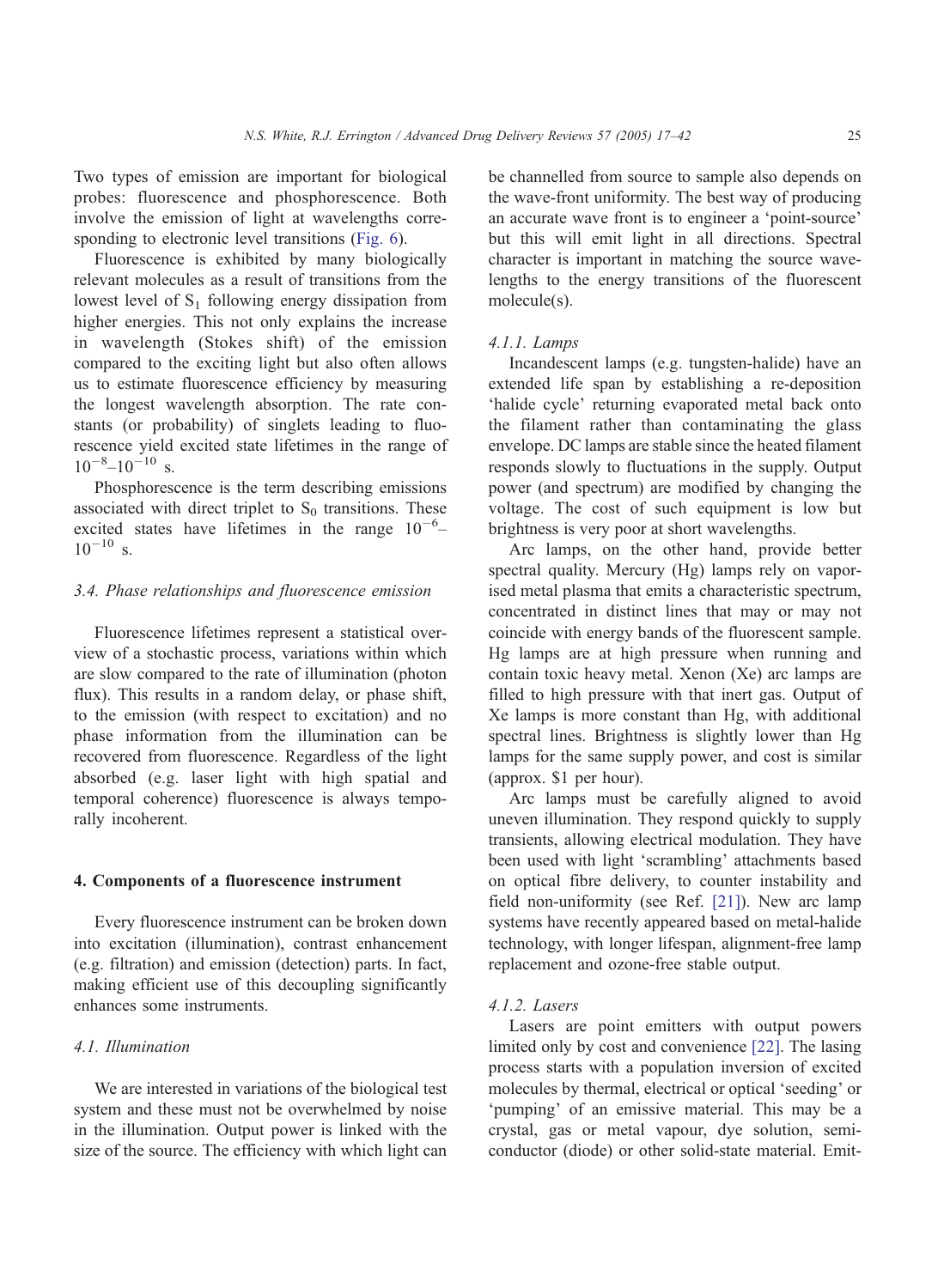ted light, of a characteristic wavelength, is amplified through repeated stimulated emissions by placing the lasing substance in a cavity formed by two mirrors.

Continuous wave (CW) lasers produce light with a very narrow bandwidth that exits through a partial (output) reflector and may be plane or randomly polarised. Laser light has extremely high spatial and temporal coherence at a resonant frequency, or longitudinal mode, defined by the mirror spacing. Lasers are specified by power (mW) and beam divergence. The transverse beam profile is made up of component transverse electromagnetic modes (TEMs). The resultant is described by an ' $M^2$ <sup>,</sup> mode number relative to a perfect Gaussian shape  $(M^2=1-a)$ single 0,0 TEM). Lasers used for microscopy have a beam diameter at their 'waist' (usually near the output mirror) of up to 1 mm.

Pulsed laser illumination (as short as  $10^{-11}$ s pulses) can be achieved by electrical modulation of diode lasers. Mode-locked ultra-fast lasers can deliver kW of power, concentrated into 10–100 fs pulses at  $10^8 - 10^9$  Hz (giving average powers up to a few mW). The TiS oscillator is a passive device (requiring no external electrical power), usually seeded by a 3–15 W solid state or ion laser (e.g. at 532 nm). Stimulated emission from a Titanium-doped sapphire crystal in the lasing cavity produces near infrared (NIR) output. Longitudinal modes are combined in-phase where they interfere to form a pulsed output. This 'modelocking' can be sustained by an acousto-optical modulator (AOM). In addition, or alternatively, the Kerr 'lensing' effect (see Ref.  $[22]$ ), arising from the extremely high electrical field within each light pulse within the crystal, causes the refractive index to increase, focussing the pulsed component towards the centre of the beam. Adjustable slits block the unfocussed CW light resulting in selective transmission and amplification of pulses through the cavity. A tuneable birefringence filter or prism spectrometer selects the chosen operating wavelength (approx. 700–1000 nm).

#### 4.1.3. Light emitting diodes

Non-laser light emitting diodes (LEDs) produce light in various colours. Their small size (down to  $10\mu$ m), low power consumption and heat generation, make them ideal sources for compact instrumentation. High brightness is possible in a device costing a few cents per hour. LEDs can be electrically modulated at up to  $10^8$  Hz.

## 4.2. Detection of fluorescence

Three questions must be answered when choosing a detector for a given purpose: (1) How much fluorescence do we need to measure? (2) How accurately do we need to measure it? And (3) how fast (frequently) do we want to measure? Fundamental limits within the process of fluorescence provide limiting values for these quantities (e.g. see Refs. [\[23,24\].](#page-24-0)

How much fluorescence can the probe produce? Time constants for absorption, relaxation and emission mean that bright fluorescence from a population of molecules may last up to around 10 ns. This limits cycling between ground and excited states to  $10<sup>7</sup>$  Hz (photons per second) to avoid saturation (i.e. avoiding generation of a population inversion where more molecules are excited than are in the ground state). A 'good' fluorescent molecule emits  $10^4$ photons before destructive (permanent) quenching occurs (e.g. by free radicals generated as a byproduct of excitation). Thus, we can collect signal using maximum illumination for about 1 s before the probe is destroyed, longer if illumination is decreased further. Assuming a probe concentration of  $10^{-6}$  M starts to self-quench (i.e. inter-molecular reactions remove energy from the excited state without emission of fluorescence), we get an upper limit of  $10^6$  molecules in a 1 pl volume (e.g. a cell) and a potential total signal of  $10^{10}$  photons per cell. We could generate this signal with maximum illumination at about  $10^{13}$  Hz.

How accurately can we measure the signal? In determining the arrival of a photon at a detector, there is always statistical uncertainty or shot noise, even for a perfect instrument. Under ideal conditions, the noise (and also the s/n ratio) is equal to the square root of the photon count. Our hypothetical cell, labelled with  $a$  1  $\mu$ M probe, illuminated at maximum intensity, delivers a maximum s/n of  $10^5$  from a perfect detector. This represents an essentially noise-free measurement. However, we may sample that fluorescence from the cell over its spatial dimensions and/or time, reducing the signal by the number of samples and the s/n by the square root of the number of samples.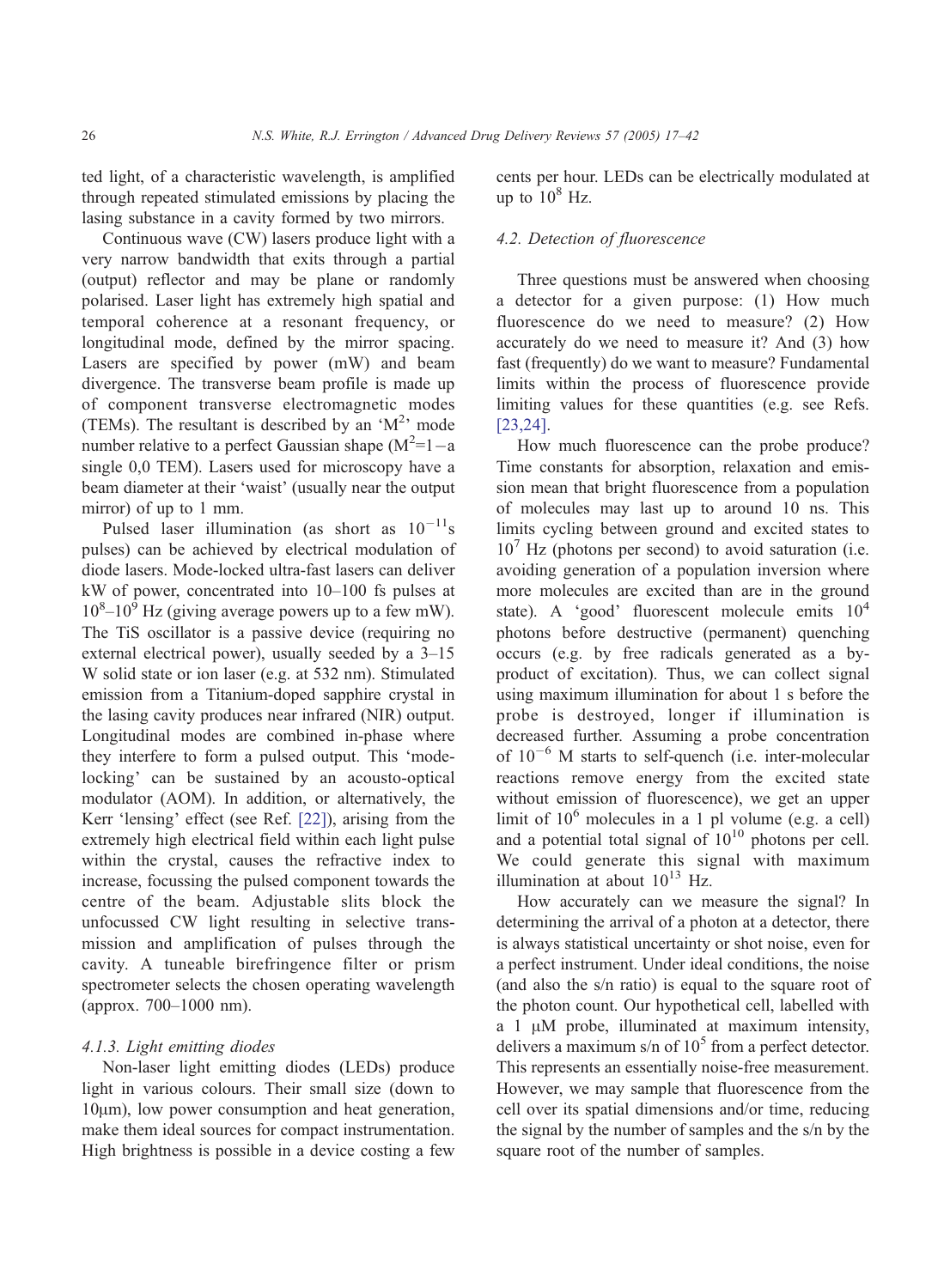<span id="page-10-0"></span>How much light can a fluorescence instrument detect? Fluorescence is emitted from the sample in all directions and the highest numerical aperture (1.4 NA oil immersion) objective lens collects only 30% of that light. Absorption and scattering through the instrument optics reduces the signal to 10–80% depending on wavelength (e.g. Ref. [\[24\]\)](#page-24-0). Detector QE will be 10–80% giving a total instrument detection efficiency of 0.3–9%. So we can record 3–  $200\times10^{7}$  photons at  $3-200\times10^{11}$  photons per second from our hypothetical cell with  $s/n$  of about  $10^4$ :1 at maximum illumination.

We will sample the  $10<sup>9</sup>$  or so photons from the cell as a single measurement or up to perhaps  $10<sup>9</sup>$  samples (e.g. a time series of 3-D voxel images). We must choose between (i) the high s/n  $(>10^4)$  of the single sample with no spatial information and (ii) poor s/n (approaching 1) of the 4-D image with high spatiotemporal resolution. Usually a compromise must be made and this juggling of s/n, speed and resolution is the 'eternal triangle' of fluorescence imaging.

## 4.2.1. Photo-detectors

Light falling onto the photo-material of a detector is either absorbed or scattered. Absorption can heat the detector and/or the charges within the material may be altered, generating an electrical signal [\[25\].](#page-24-0) Detector QE is the ratio of photons absorbed to photons producing detectable signal. Other noise sources can be significant. If the charge carriers stay within the material, photovoltaic or photoconductive detection are possible. External or photo-emissive detectors, where electrons escape from the surface, are important for fluorescence work.

Photoconductive detectors make use of the process by which photons produce electron-hole pairs directly (intrinsic) or in an area of impurity (extrinsic). The majority population of charge carriers results in an electrical signal.

Photovoltaic detectors make use of free electronhole pairs, produced by incident photons, in an applied electric field. 'True' photovoltaic detectors operate with no bias voltage but are usually reversebiased and a resulting photocurrent measured (Fig. 7a). Minority and majority carriers are required for an intrinsic photovoltaic effect and the shorter lifetime of minority carriers gives a higher frequency response than photoconduction. Another advantage is the



Fig. 7. Simplified diagrams showing generalised configurations of photodiode (a) and photomultipler tubes (b). Photo-diodes (a) are usually operated in the photovoltaic mode where an applied field results in free electron-hole pairs in the device in response to incident light. A photocurrent is measured under reverse bias conditions, giving a higher frequency response than is possible with a simple photoconductive circuit. Photomultiplier tubes (b) are the most common photoemissive devices. Light falling on the photo cathode (C) produces secondary electrons that are accelerated and amplified by a series of dynodes (D) at increasing potential. In analogue mode the PMT signal is measured as a photocurrent at the anode (A).

ability to introduce gain within the device by allowing electrons produced by incident light to collide with atoms to produce secondary electrons in a cascade or avalanche. This cannot improve the detector s/n (the QE is unaffected) but the output can be large enough to make noise in subsequent stages insignificant. A disadvantage is the special driver needed that rapidly switches between sensing, readout and recovery, requiring a fast quenching circuit to remove charge before the next detection.

Photo-emissive detectors work by ejecting electrons from the detector surface, where external avalanche methods of generating gain become possible. A photo-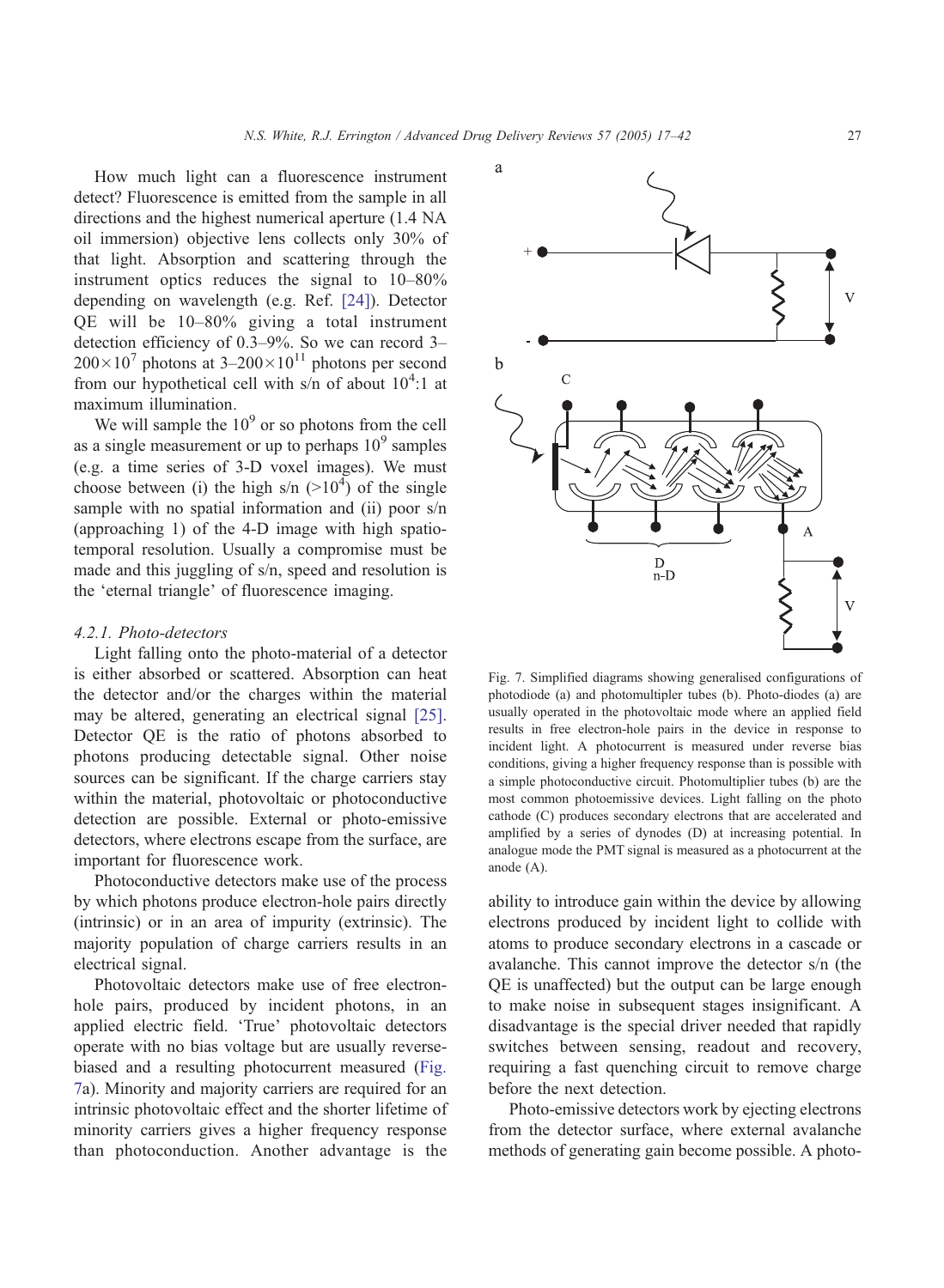cathode emits an electron (when a photon is absorbed) that is collected by an anode. Gas filled phototubes provide avalanche gain by collisions with the gas molecules. Photomultiplier (PMT) tubes use a series of dynodes to accelerate electrons by several avalanche bursts towards the anode ([Fig. 7b](#page-10-0)). These detectors are fast, with sufficient gain to make subsequent noisy stages irrelevant and operate at high repetitions  $(10^8)$ Hz). Photo-emissive material coated inside a capillary tube is the basis of the micro-channel plate (MCP). An electric field applied along the tube accelerates photoelectrons, generated at one end, producing secondary gain electrons. The tubes are stacked horizontally into a plate. One or more MCPs can be placed in front of a detector to increase the signal. The achievable QE is that of the photocathode  $(10-25\%$ , or up to  $40\%$  for GaAsP devices) and not the final detector material. MCPs can be used as an external avalanche chain in an extremely fast MCP-PMT, although the high fields make these devices very sensitive to damage.

## 4.2.2. Non imaging detectors

Some instruments measure fluorescence over time without sampling (imaging) spatial frequencies. Often, a single detector is sufficient and efforts can be focussed on the sensitivity and temporal response of the device. Avalanche photodiodes (APDs) are useful at modest repetitions (kHz), e.g. for fluorescence correlation spectroscopy, although the gain and sensitivity vary over the surface so they are small and the detected beam must be stationary. PMTs or MCP-PMTs, though larger and more expensive, are better for high sensitivity, high frequency (MHz) applications.

In some applications 'non-imaging' detectors can be used to generate an image. Diode or CCD arrays with thousands of elements are used in some cameras to build a 2-D image by scanning the array through the image-plane. Other scanning configurations can be used with a non-imaging detector, such as a PMT, to produce images. Small arrays can also be accurately 'over-scanned' to generate larger images.

## 4.2.3. Sampling or imaging detectors

It is sometimes desirable to form an image optically and then measure the light distribution using an array or imaging detector. Photographic materials, based on silver-halide and/or photo-dye chemistry have, until recently, produced superior results for lowlight work including fluorescence. This is due to the small grain size (a few micrometers) possible in photo emulsions and the relatively slow development process. Digitisation of films by scanning (for computer processing or analysis) introduces its own problems of convenience and time-scale. Photoconductive or photovoltaic methods can be used in devices capable of being stacked into imaging arrays. Linear arrays of regular photodiodes are used in 1-D applications but they have limited practical use as 2-D arrays. Cost and size tend to prohibit the use of arrays of photo-emissive devices, although a 'multi-PMT' module with up to 16 channels has been developed by Hamamatsu which uses shared components to make a useful multi-channel detector [\[26\].](#page-24-0)

## 4.2.4. CCD arrays

Charge-coupled devices (CCDs [\[25\]\)](#page-24-0) solve many problems of diode arrays. Similar internal photoeffects are used to generate electrons that are injected into capacitor arrays, created on the device by metalinsulator-silicon (MIS) or metal-oxide-silicon (MOS) technology. Charge accumulates in these 'potential wells' at about 600 electrons per square micron, is moved between wells by phased signals applied to each electrode and converted to an analogue or digital signal at the edge of the chip. The high QE of silicon in CCDs is offset because the wells do not cover the entire chip surface, and the front portion of the chip contains components that block light, reducing sensitivity. To counter this, the back (support) side of the chip can be thinned to make it transparent and back-illumination used, improving QE to around 85%. Extra gain can be added by an avalancheintensifier in front of the chip (e.g. MCP, vacuum tube, etc.). Alternatively an APD-type approach can be employed where electrons are accelerated to secondary collisions within the chip, giving a sensitive CCD with variable gain.

## 4.2.5. Sources of noise

Signal processing electronics can be designed to add little extra noise, so under moderate–high light conditions, s/n is limited by detectors. Thermal effects from absorbed photons and the operating temperature introduce unwanted background, increasing over time, and can be partly countered by subtraction of a mean dark signal. This only removes the constant (DC)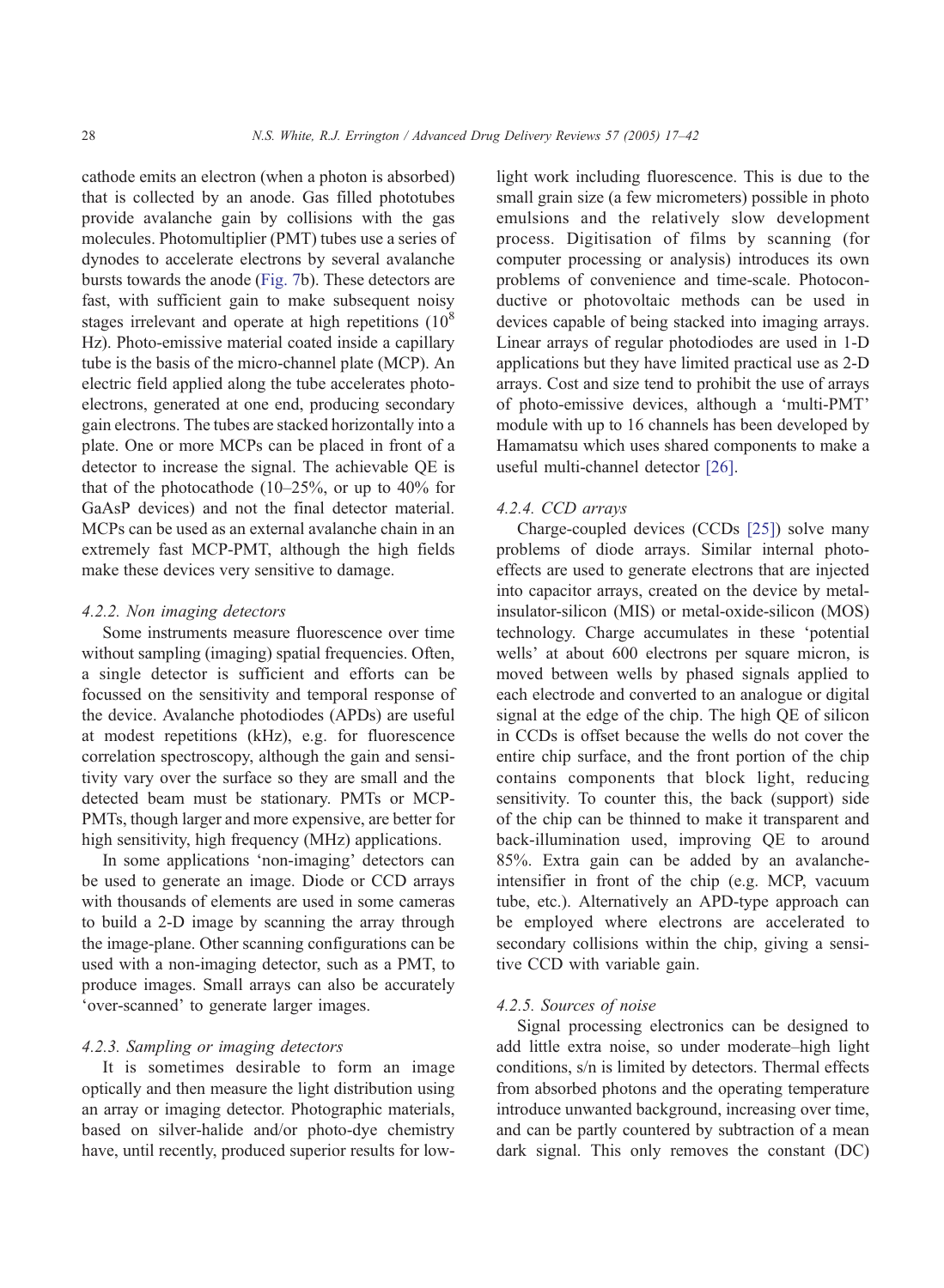component. Cooling of the detector, by a heat sink, Peltier-effect device and/or cryo-cooling (e.g. liquid  $N<sub>2</sub>$ ) reduces all frequencies of background, e.g. to less than 0.01 electrons per pixel per second in a good CCD. Thermal effects are seen in PMT and APD devices and they can also be cooled. Some avalanche electrons are not correlated with incident photons so these devices also generate internal noise.

#### 4.2.6. Photon counting

In low-light applications, the main source of noise is the statistical uncertainty in the number of photons detected. Any noise in the detectors or electronics is significant. An ideal solution is to count photons, rather than produce a photocurrent in proportion to their arrival rate. This removes instrument noise and simplifies quantification and calibration. Many avalanche devices can be operated as photon-counting devices, provided the charge is amplified sufficiently to overcome the read-out noise. A fast response is required, so a photoemissive device (e.g. PMT or MCP-PMT) is normally used, operated at a voltage pre-set to produce the maximum s/n at low photon flux. Pulses are produced at the detector output and counted if they exceed a pre-set level (depending on the characteristics of the detector). Small amounts of noise have no effect on the counter and it is possible to correct for pulses from multiple-photons provided the device is operated at a low enough photon flux. For a typical PMT, at 10–20 MHz, about 50% of the photons might be miscounted and a linear response obtained at a few MHz.

## 4.3. Which detector?-'Horses for courses'

CCD arrays are universally used where a complete optical image must be digitised. They have a good QE (up to 85%) so are efficient detectors and devices are available with pixels of various sizes to suit the image size and signal level of most applications. The major disadvantage is the high read-out noise, particularly when CCDs are read-out rapidly  $(>1$  MHz). Avalanche gain enhancements raise the signal above the read-out noise making these intensified CCDs suitable for faster imaging or low-light applications. When imaging is not required, or scanning is employed, highly efficient photo emissive devices like the PMT

provide almost noise-free gain, regardless of the detection speed. Scanning implementations (such as LSMs) have the disadvantage that data is produced serially and so the speed of acquisition is limited compared to what is possible with imaging array detectors. With samples showing significant movements (e.g. living preparations) the relative advantages of array detectors over non-imaging detectors with scanning are not always clear. Since light is collected in parallel over the entire CCD chip during each frame exposure, image blurring will occur if movements occur significantly during the each frame time. For a scanning beam, movements of small objects will only show blur if they are significant while the beam scans across their dimensions. Frameto-frame movements of small particles will show up as a geometric distortion of their positions, rather than a blurred image.

Resolution is primarily determined by the optics of the instrument. This is modified by the size of the pixel array in an imaging CCD. In order for this not to be limiting, at least 2.3 pixels should be used to cover the distance equivalent to the airy-disk FWHM at the image plane.

## 5. Measuring the fluorescence process

We can describe various parameters, characterising the fluorescence process.

#### 5.1. Fluorescence intensity

Signal intensity relates to the averaged output of excited states that decay by fluorescence ([Fig. 8A](#page-13-0)). Calibration is required to infer the probe concentration from intensity. Many uninteresting aspects of the probe (e.g. variations in concentration, sample thickness, photo-bleaching, etc.) can mask important features of the labelled target. As a control, we collect a reference signal from another probe or at a different wavelength (e.g. see Ref. [\[26\]\)](#page-24-0). The reference must behave like the probe in terms of the uninteresting properties and in a contrasting or neutral way for the desired properties. The ratio of probe to reference (after subtracting background) gives a value more closely related to the concentration of the target (e.g. [Figs. 2 and 3\)](#page-3-0).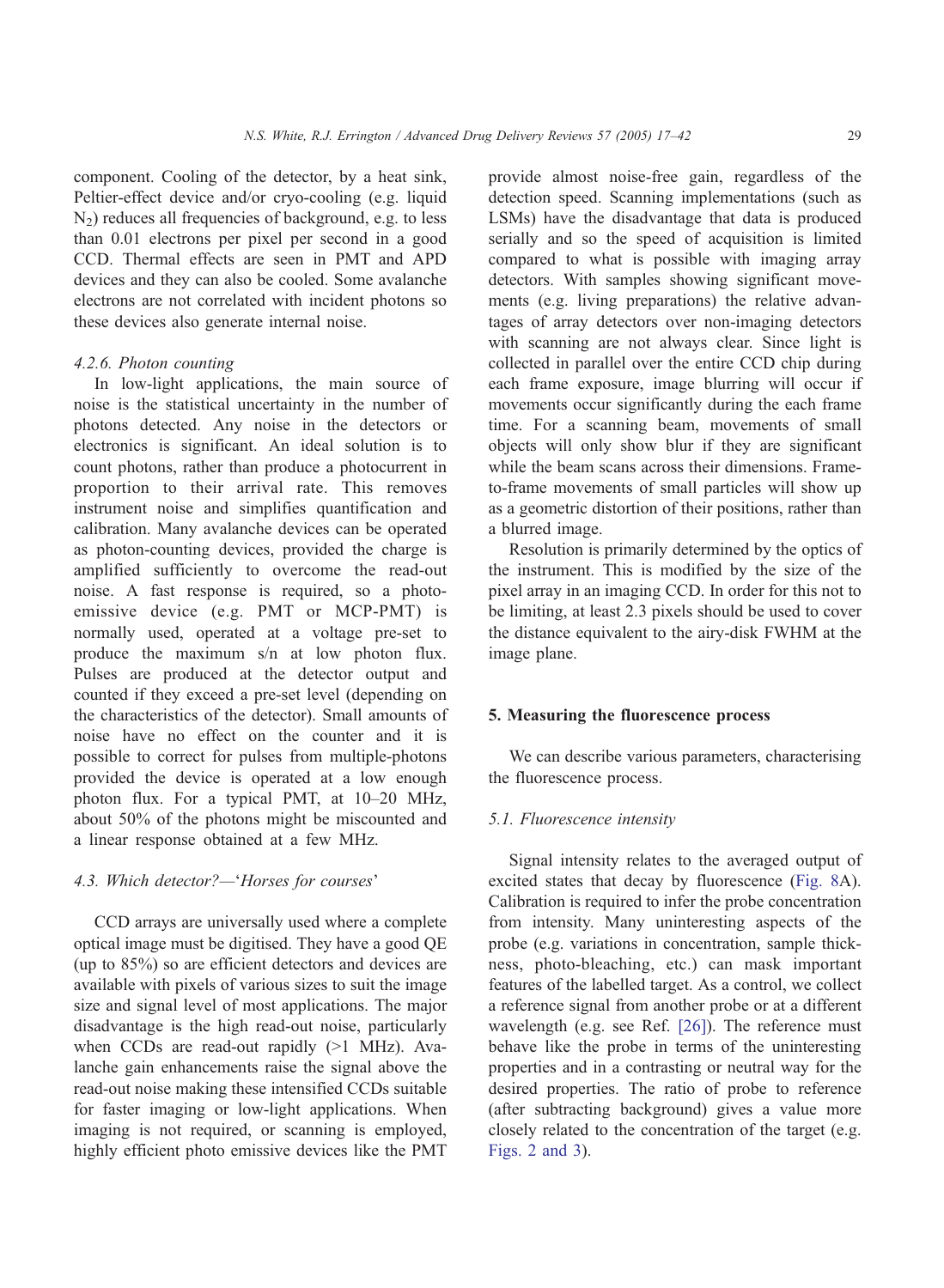<span id="page-13-0"></span>

Fig. 8. Diagrammatic representation of the different measurable aspects of the fluorescence process. Each describes a key parameter of the underlying photophysics. Intensity (A) is simply the average contribution from decaying excited states. Peaks in the emission (B) and excitation (C) spectra indicate key energy transitions of the population of excited molecules. Lifetime (D) represents the contributing decay times for each of the molecules of the population which together, give the characteristic exponential decay curve. Polarisation (E) describes how the electric vector of the illumination can excite fluorescence if it is partly aligned with the electric dipole of the molecule (a), molecular rotation between excitation and emission will result in a change in the polarisation of fluorescence (b), compared to the illumination.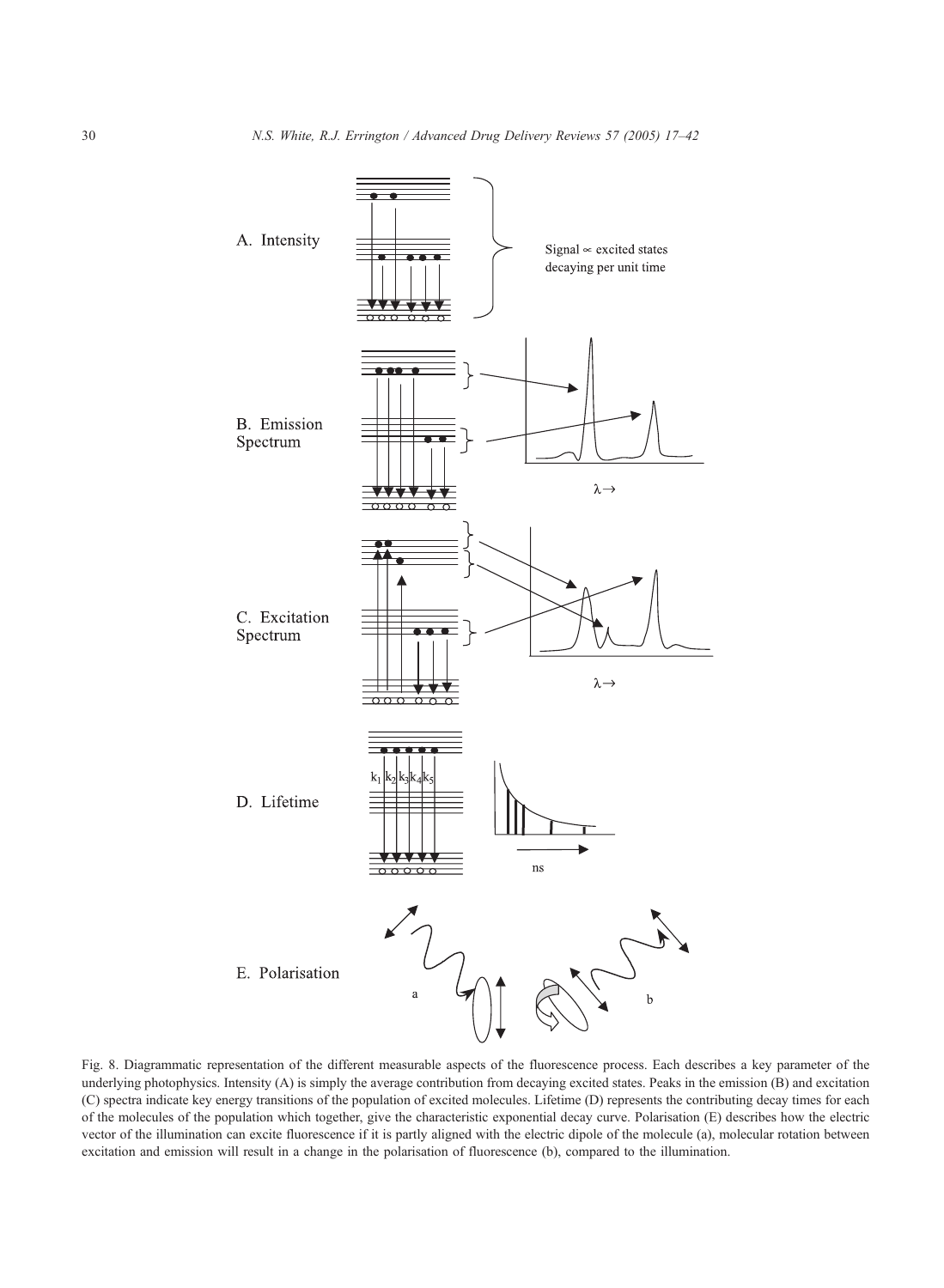#### 5.2. Fluorescence spectra

Fluorescence emission ([Fig. 8B](#page-13-0)) and excitation spectra ([Fig. 8C](#page-13-0)) reflect the range of energy gaps associated with excited states of the probe(s) and are sensitive to the electronic environment. An emission spectrum can be made by passing the light through a prism and recording the resultant 'rainbow' using a detector array (e.g. see Ref. [\[26\]\)](#page-24-0). Alternatively, one or more spectral bands may be isolated using interference filters, adjustable slits in a prism or grating spectrometer, or a liquid crystal tuneable filter (LCTF). Multiple probes with distinct spectra can be measured in this way. Spectral reassignment software is used to separate probes with overlapping spectra. Success in this technique requires low noise data and may require good reference spectra.

## 5.3. Fluorescence lifetime

The lifetime measured for a given probe is the time constant,  $\tau$ , of the exponential fluorescence decay of the population of molecules measured. It reflects the rate constant of the transition to the ground singlet state as well as the time-averaged concentration, proximity and orientation of agents that can alter the decay of the excited state(s) ([Fig. 8D](#page-13-0)) [\[27\].](#page-24-0) It is independent of the probe concentration (in the absence of self-quenching). Lifetime is measured by either (i) modulating the illumination and detection and measuring the signal while changing the phase difference between them [\[28\]](#page-24-0) or (ii) time gated (e.g. Ref. [\[29\]](#page-24-0)) or correlated detection, often with single photon counting (e.g. Ref. [\[30\]\)](#page-24-0). In this method, the arrival time of photons with respect to a pulsed illumination source  $(0.1–50$  ps pulses at up to  $100$ MHz) is measured.

#### 5.4. Fluorescence polarisation

Orientation of the electrical dipole of a molecule at the time of absorption determines the polarisation state of excitation. During the short, but random, lifetime of the excited state a molecule may rotate ([Fig. 8E](#page-13-0)) giving an emission with a different polarisation [\[31,32\].](#page-24-0) By measuring the randomness of this depolarisation (fluorescence 'anisotropy') the mobility or diffusion characteristics of the molecule can be estimated [\[33\].](#page-24-0) These parameters are largely independent of the probe concentration.

## 5.5. Photo-bleaching and photo-activation

Reaction rates or lifetimes for destructive quenching can be determined as a rate of photo-bleaching. By measuring fluorescence recovery after photo-bleaching (FRAP) [\[34\]](#page-24-0) or fluorescence loss in response to photo bleaching (FLIP) [\[35\],](#page-24-0) molecular mobility can also be determined [\[36,37\].](#page-24-0) In FRAP, non-fluorescent molecules move into a region of the sample previously bleached with high illumination. The FLIP alternative simultaneously measures intensity loss from a region neighbouring the bleached area.

Some molecules and complexes can be designed to fluoresce only after pre-illumination (photo-activation) at an appropriate wavelength [\[38–40\].](#page-24-0) This may be a rearrangement of a non-fluorescent molecule to a fluorescent form or a quenching agent may be removed or modified by photo-destruction.

## 5.6. Fluorescence correlation spectroscopy (FCS)

Fluorescence intensity, over time, shows variations due to molecules moving in and out of the beam as well as orientation effects. These average out in a large population so very low s/n is achieved. Information is extracted by auto-correlating the signal (searching for repeats) from a focussed spot over time. As the number of molecules is reduced, s/n increases, thus FCS is useful for examining mobility of low concentrations, even single molecules, including binding and release at surfaces (e.g. [\[41–43\].](#page-24-0)

#### 6. Fluorescence instruments

Each of the configurations described below are capable of operating in all modes discussed above. We will explore key features and their use.

#### 6.1. Non imaging instruments

Fluorescence devices that cannot sample over spatial dimensions are typically used for measuring concentrations, molecular dynamics and associations or configurations. Such devices include fluorimeters,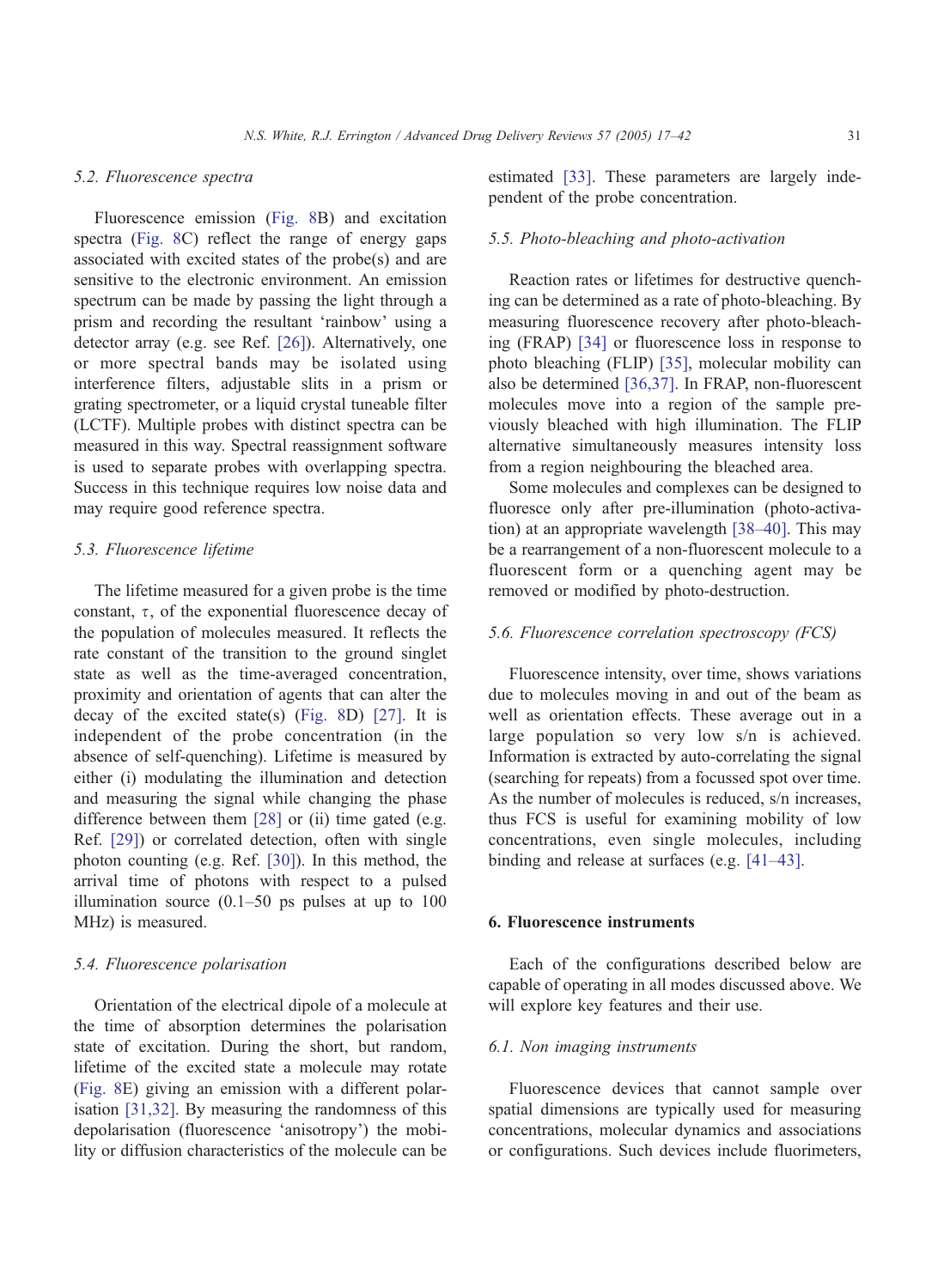micro-plate readers and flow cytometers. Analytical fluorimeters typically use arc lamp and/or laser illumination with filters or a monochromator selecting wavelengths to illuminate a quartz cuvette and detect fluorescence using one or more PMTs. Scanned excitation/emission wavelengths provide high-resolution spectra reflecting energy transitions of fluorescent molecules. Fluorimeters can be used to measure fluorescence in solutions, cell suspensions or cells on covers glasses and adaptation of this technology allows fluorescence sampling of multi-well plates in micro-plate readers. Fluorimeters measure averaged fluorescence in a cell population, which will mask differences between individual cells. This sampling problem can be avoided by using a flow cytometer, which is essentially a fast fluorimeter with a sequential single-cell multi-sample chamber [\[44\].](#page-24-0) A jet of medium containing cells streams past a high NA lens. A light source (usually laser) excites fluorescence in each passing drop, to be collected by a sensitive PMT. Individual cells are represented in a scatter-plot of intensity in each of several fluorescent channels and analysed to classify their physiology, biochemistry, cell cycle state, etc. Flow cytometry can analyze up to  $10<sup>9</sup>$  cells per second and 'sorting' systems can deflect each cell into a selected receiver using criteria determined from the measured signal(s).

#### 6.2. Imaging instruments

These instruments produce a spatially sampled array or 'map' of fluorescence. Images may be produced by the optical system directly or built up by scanning.

## 6.2.1. The fluorescence microscope

Illumination wavelengths (from an arc lamp) are selected by an excitation filter or spectrometer and the light is spread onto a field aperture by a high NA condenser lens. It then reflects from a  $45^\circ$  dichroic mirror and an image of the field aperture is demagnified into the sample by an objective lens (Fig. 9) [\[45–47\].](#page-24-0) In this way, the entire sample is evenly bathed in light. Fluorescence is collected by the objective and forms an image in the microscope that is either inspected visually, using a magnifying eyepiece, or passed to an appropriate photo-detector such as a CCD camera (e.g. image 1). All parts of the illuminated sample contribute to the image that



Fig. 9. Simplified form of a basic fluorescence microscope. Arc lamp illumination (A) is focussed by a collector lens onto an aperture diaphragm (B) and is consequently spread out evenly over the field diaphragm (C) (an image plane). Excitation wavelengths in the light from the field diaphragm are selected by a filter or other device (D). A dichroic mirror (E) reflects illumination into a high NA objective (F) which produces a demagnified image of the field diaphragm within the sample. Fluorescence (dotted lines) from the sample is collected by the objective, filtered by the dichroic and emission filters (G) and forms an image (I) at the primary image plane by a tube lens (H). A camera can be placed at (I) or an eyepiece (J) can form a parallel beam converging at a virtual pupil aperture (K) for viewing by eye.

contains sharp (in focus) features as well as out-offocus features.

It is important to consider the performance characteristics of fluorescence microscopes. An image of a sub-resolution fluorescent bead (i.e. smaller than about 200 nm) will show an airy disk consisting of a central spot surrounded by faint light and dark rings (e.g. Ref. [\[48\]\)](#page-24-0). Measurement of the airy disk gives parameters describing the microscope performance. The distance from the centre to the first dark ring describes horizontal  $(x, y)$  resolution and is given by:

$$
d_{xy} \frac{0.61\lambda}{\mathrm{NA}} \tag{2}
$$

Where NA=the numerical aperture of the objective lens;  $\lambda$ =Wavelength of the emitted fluorescence (see also Refs. [\[24, 48\]\)](#page-24-0).

To take account of the emission spectrum of a real molecule, contributions from all wavelengths should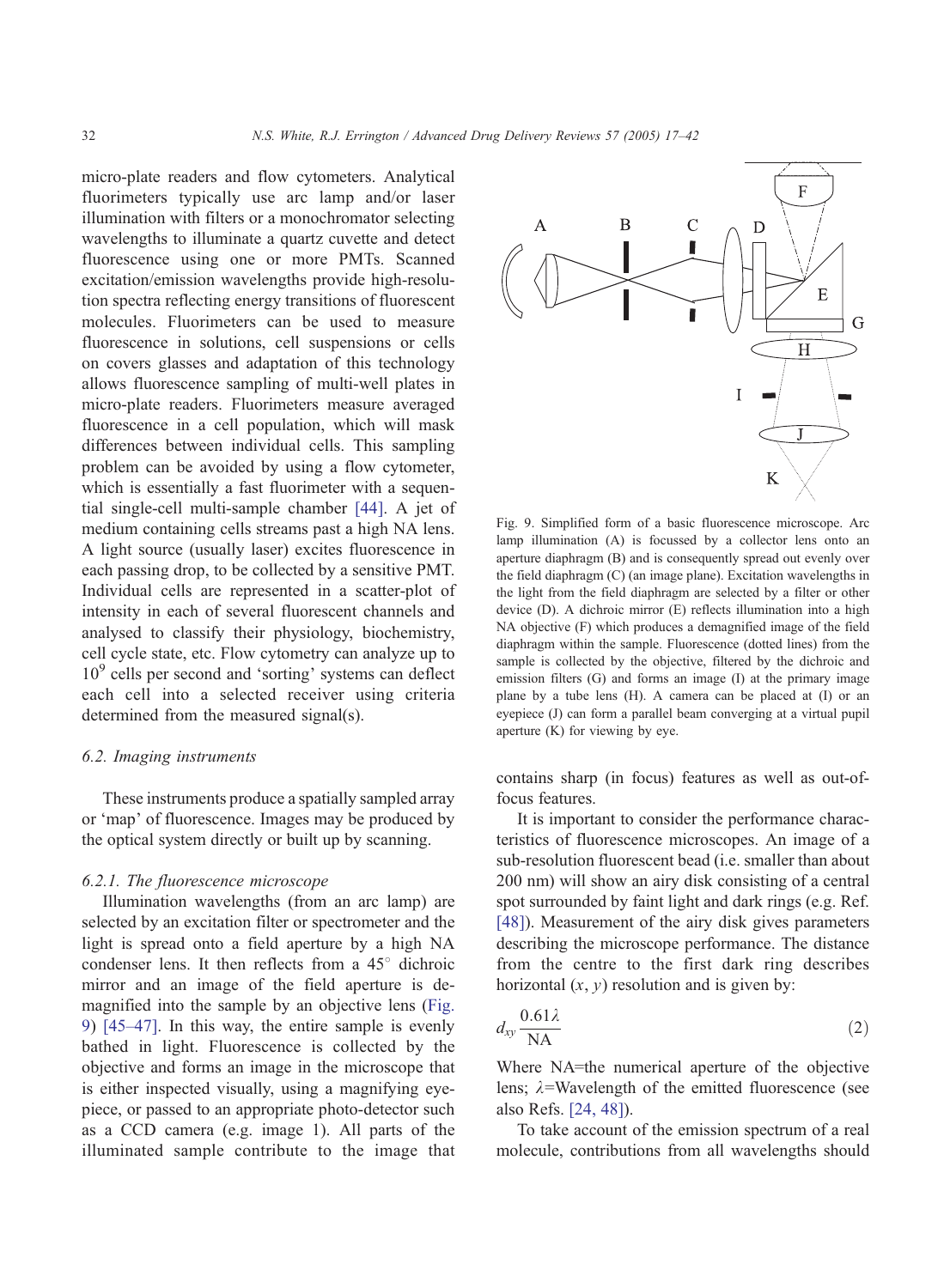be considered. However, the resolution (in fluorescence) is independent of the illumination wavelength and the objective magnification. If a focus series of images of the bead is collected, the corresponding axial  $(z)$  resolution is:

$$
d_z = \frac{3.27d_{xy}}{NA} \eta \tag{3}
$$

where  $\eta$ =refractive index of the sample medium.

This is significantly worse than in the horizontal plane and depends on the square of the NA. Total intensity in any horizontal plane is proportional to  $NA<sup>2</sup>$ /(magnification) and is constant near the focus, so there is no optical sectioning in a conventional microscope.

## 6.2.2. Scanning optical microscopes

We can first consider reducing the illumination aperture of a conventional microscope to a tiny point. Instead of the whole specimen being bathed in light, a 'double-cone' of focused light is centred on a single point in the sample. We might scan the aperture across the field [\[49\],](#page-24-0) which will in turn scan the focussed spot through the sample, collecting light visually or into the CCD array. The airy disk image will be similar to that of a conventional microscope but there will be an equal contribution from both excitation and emission wavelengths. Alternatively, intensity can be integrated over the entire CCD array or collected into a non-imaging detector (e.g. a PMT) for each point of the scan. This gives a significantly different result. Fluorescence is no longer imaged at the detector, the objective gathers light from the entire sample at each point in the scan. However, the excitation is imaged to a point that is scanned through the sample. The airy disk is smaller than in the conventional case, depending on the Stokes shift of the probe, as resolution now depends on the wavelength of excitation only  $(\lambda$  in Eq. (3)). The fluorescence emission spectrum is now irrelevant to the resolution. Contrast in this scanning optical microscope [\[50\]](#page-24-0) is improved since the focussed illumination does not excite other areas of the specimen as each image point is collected.

Various scanning methods are available for optical systems using lasers and non-laser sources.

# 6.2.3. Aperture scanning

Commercial versions of a scanning aperture include the spinning (e.g. Nipkow) disk systems with spirals of small holes that sweep out the illuminated field [\[51\].](#page-24-0) Various hole patterns have been used. A drawback of all these designs is that to prevent illumination from one spot overlapping another, the holes must be spaced far apart, limiting transmission through the disk. This system can be used with arclamp illumination but the efficiency is low. A variation (e.g. Ref. [\[52\]\)](#page-24-0) uses two disks, one carrying the apertures and a preceding disk with tiny microlenses over each hole. This enables more of the disk surface to capture light as each lens focuses light through the corresponding aperture. New devices, such as the optical array scanner, with no moving parts, allow fast aperture scanning in the excitation and/or illumination paths.

## 6.2.4. Stage scanning

Although slow in comparison to other methods, stage scanning has the advantages that the light beam is stationary and the optical path is simple [\[50,53\].](#page-24-0) This on-axis route through the lens imparts the least aberrations and the scanned field size is independent of the lens magnification. This is the only method that allows low magnification images to be collected with the highest NA objectives.

# 6.2.5. Beam scanning with mirrors

One or two galvanometer-driven mirrors can be used to impart a rectangular scan to a laser beam [\[54\].](#page-25-0) Optically simple schemes include a single mirror, but this is difficult mechanically, or 'closecoupled' mirrors (with no intervening optics) that do not produce an ideal scan. Optically coupled mirrors can be separately controlled allowing zoom, pan and scan rotation but a difficulty with this scheme is to find an efficient method of transferring the beam from one mirror to the other. Lenses introduce aberrations, but high quality mirrors minimise many errors.

## 6.2.6. Acousto-optical scanning

This is a method capable of scanning a laser beam at MHz frequencies, e.g. for video-rate (or faster) imaging. An acousto-optic scanner (AOS) contains a crystal (similar to the AOM) which is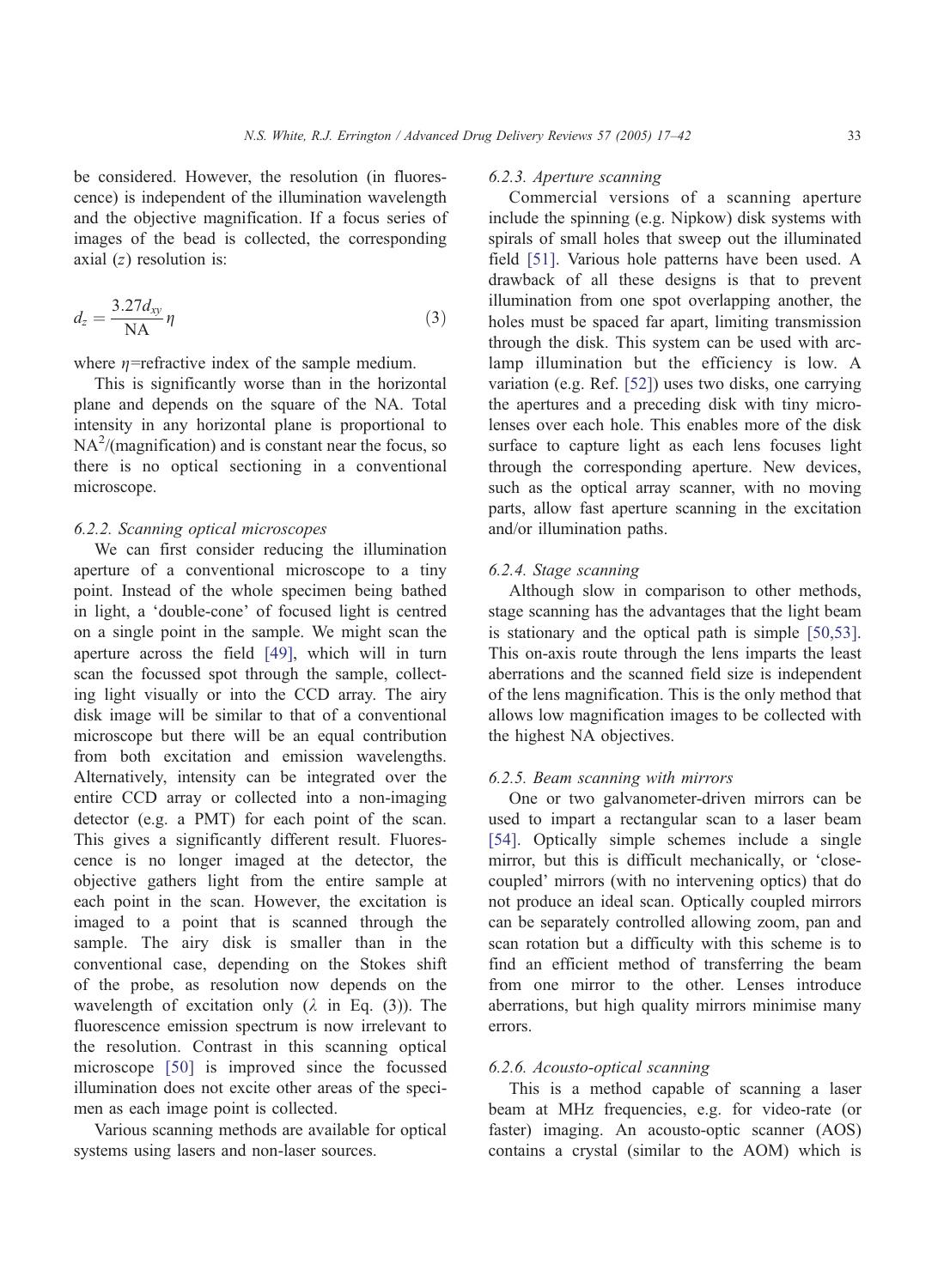optimised to deflect the illumination beam [\[55\]](#page-25-0) (e.g. [Fig. 2\)](#page-3-0). Changing the phase of the driver signal produces a variable deflection. Changing amplitude alters transmission. Two challenges with this device are that the beam shape is distorted, requiring correcting optics, and the system is difficult to implement accurately for several simultaneous wavelengths, making de-scanning and multiplewavelength excitation difficult.

#### 6.2.7. Line scanners

Instead of scanning a point through a 2-D raster, great improvements in speed can be gained by generating a focussed line and scanning this in one axis. The system is rather like a wide-field imaging device in the x-axis and a point-scanning device along the y-axis, with intermediate optical performance. Sensitivity is improved over a true point scanner, as many points along the line can be detected simultaneously using a CCD array.

## 6.2.8. Fast scanning methods

Both the aperture scanning disk system and the AOS can generate a scan fast enough for framing rates of over 100 frames per second (fps) ([Fig. 2\)](#page-3-0). Mirror scanners for the fast  $x$  line-scan have the problem of significant inertia that limits the acceleration, and hence the speed at which they can scan back and forth. The driving signal is usually a sawtooth waveform so that fluorescence is detected during the left-to-right scan, for example, with a fast 'fly-back' from right to left. Speed increase is possible by scanning and collecting data in both directions, so called 'bi-directional scanning'. Absence of a fast fly-back reduces the acceleration/ deceleration forces allowing faster than two-fold increase in scanning by this method and rates of 2000 lines per second (or more) are possible. An alternative approach is to use resonant scanners operating at a frequency where significantly more energy can be coupled into movement. This permits faster scanning, at the expense of more features such as continuously variable zoom, pan and rotation of the scanned region.

## 6.2.9. De-scanned detection

With an efficient scanner, the emission from the scanning spot can be de-scanned so as to regenerate a stationary beam (Fig. 10). An obvious benefit of this for the LSM is that a smaller detector can be used at the image plane and spatial filters can be used to modify the de-scanned beam point by point. The stationary beam is particularly important for detectors where the performance varies with position on the detector surface.



Fig. 10. De-scanned detection. The dichroic reflector separating the illumination and detection paths (C) is placed before the microscope optics, rather than within them (as in a conventional instrument). Laser illumination (A) is filtered (B) and scanned (D) into the microscope to produce a demagnified image in the sample of a 2-D point scan in the primary image plane (H). Fluorescence from the sample is re-imaged at (H) and then passes back through the scanner to a stationary beam which is passed to a non-imaging detector at (I). The scanner both generates the scan and descans the returning beam to simplify the detection optics in the laser scanning microscope.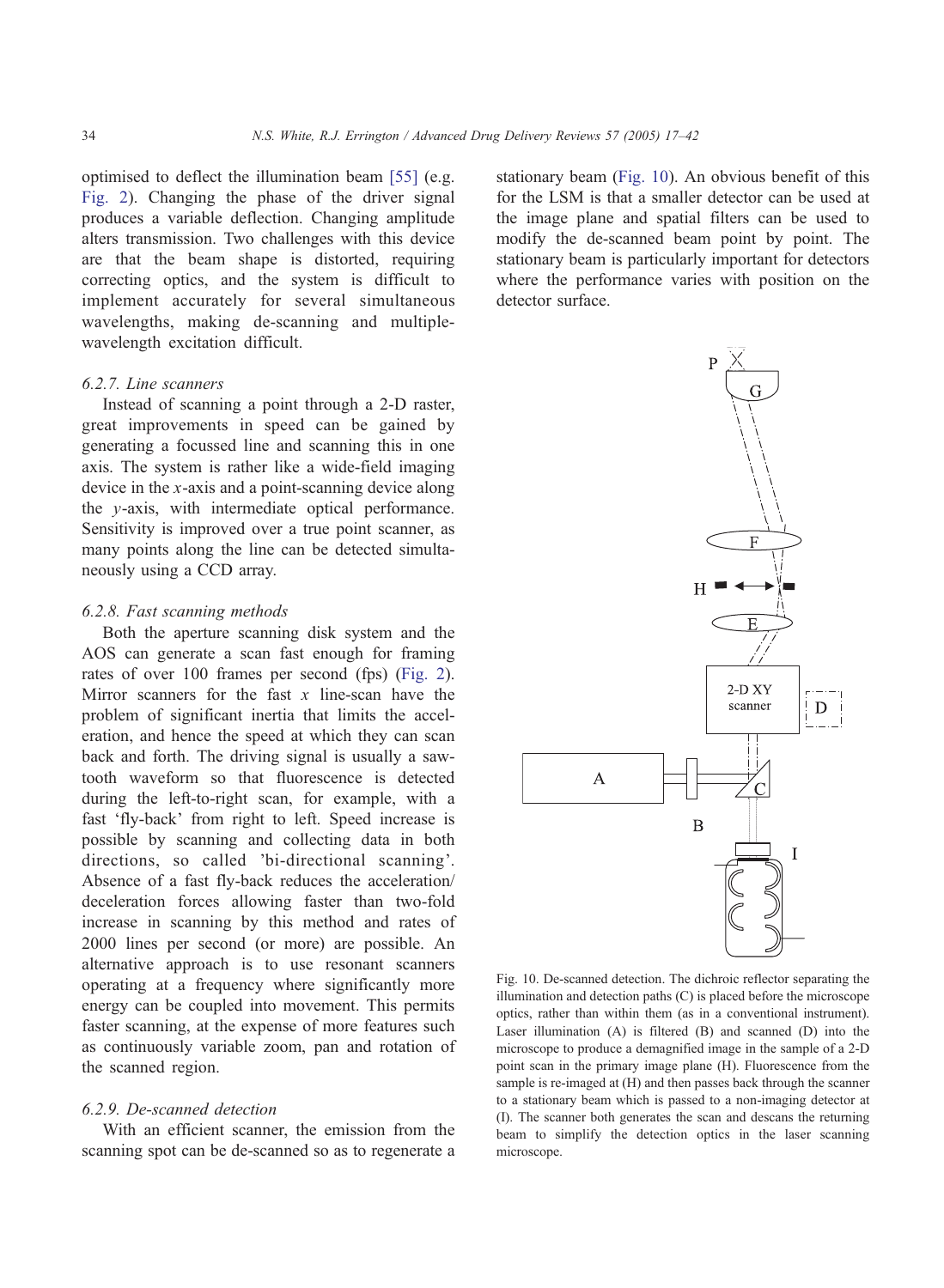## 6.3. The confocal spatial filter

The commonest spatial filter in an LSM is a small aperture in the image plane of the de-scanned emission path (Fig. 11, [\[55–58\]\)](#page-25-0). This is the principal of co-focussed (or confocal) illumination and detection. Excitation and emission optics each have their own imaging response, (see Eqs. (3) and (4), substituting the appropriate  $\lambda$ ). The resultant confocal response is the product of these components, which has important results for performance. The confocal arrangement has imaging properties that depend



Fig. 11. The confocal spatial filter. Light emanating from the centre of the focussed illumination spot (P) in the sample (solid line) is brought to a focus (F) either by a pair of lenses or by having a long optical path and using the natural 'waist' of the Gaussian beam. A pinhole at this focus, equivalent to (i.e. 'confocal' with) an image plane, blocks light from above and below the focal plane in the sample (dotted lines). When the focussed spot is scanned, an 'optical section' is swept out in the sample. The thickness of this section depends on the relative size of the confocal pinhole.

equally on the illumination and detection wavelengths. If the confocal aperture is progressively opened, the contribution of the emission decreases until the performance is that of the simple LSM we first described.

# 6.3.1. Resolution and optical-sectioning in the confocal LSM

Any dependence of the confocal geometry on the emission wavelength might seem a disadvantage but this is offset by the co-operative effect of the excitation and detection responses. The distance from the airy-disk centre to the first dark ring is slightly greater than for the non-confocal case while the width at half maximum height (FWHM) of the central peak is about 1.4 times better for a fluorescent probe with small stokes shift [\[24\].](#page-24-0) The FWHM of the central peak along the z-axis in a confocal microscope is up to 1.4 times better than an LSM with wide-field detection and the centre to first dark ring distance is slightly greater.

The total integrated image intensity in any horizontal plane is not constant for a confocal microscope ([Fig. 12\)](#page-19-0) [\[56\].](#page-25-0) A photon arriving at the detector must have been both generated by the exciting light and passed through the confocal aperture. This makes the probability of obtaining a contribution to the image from progressively further away from the focal plane fall off in inverse proportion to the square of this distance. In this way, the confocal aperture blocks light from outside the focal plane giving an image composed of in-focus light called an optical section (e.g. [Figs. 2 and 3\)](#page-3-0). The thickness of this optical section is approximately the same as the axial resolution.

#### 6.3.2. Signal level in the confocal LSM

The confocal aperture obstructs much of the fluorescence that might otherwise contribute to the image which often results in a large reduction in signal level (see  $\sum I_z$  plots in [Fig. 12\)](#page-19-0), but it should always be remembered that it is out-of-focus light that is blocked and so we should consider the signal level from features within the optical plane in terms of the loss of useful information. Reduction of background is as important as overall signal level in determining s/ n ratio and the confocal microscope selectively blocks out-of-focus background, therefore s/n is improved as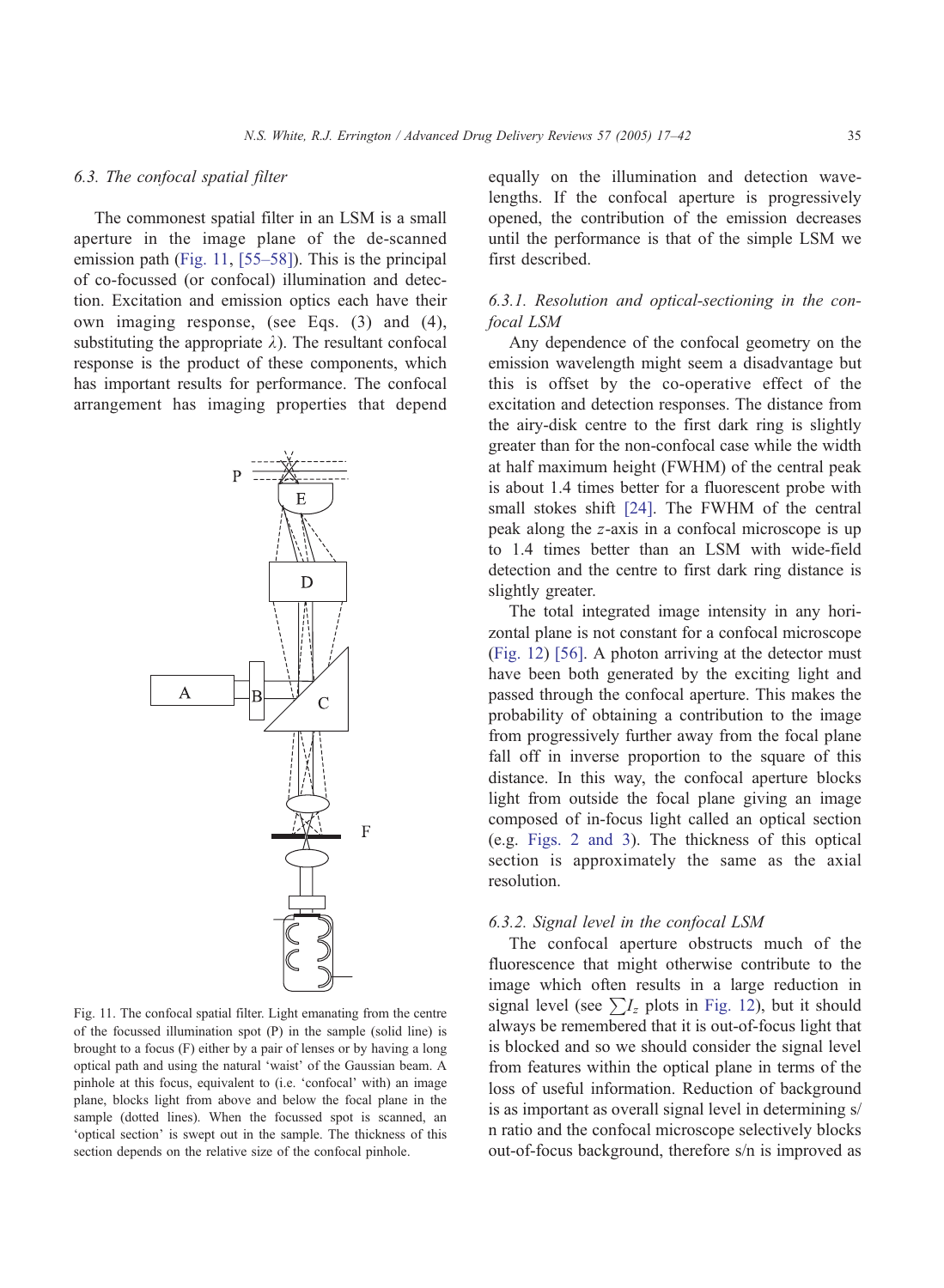<span id="page-19-0"></span>

Fig. 12. Geometry of the focussed spot in a laser scanning microscope. If images of a sub-resolution (e.g. 50 nm) fluorescent bead are taken at intervals along the z (focus) axis: the lateral profile  $(I_{xy})$  plot for a confocal microscope (dotted line) will show a central peak about 1.4 times smaller than a non-confocal single-photon system (solid line). This is also true for a line plotted along the z axis  $(I_z)$ . Integrating all the intensity in each image plane and plotting against  $z(\sum I_z)$  shows a peak around the central section for confocal (dotted line) images but no significant contrast in Z for conventional data (solid line).

the detector aperture is reduced. At the point where the loss of overall signal equals the rejection of background a minimum aperture size is reached. This position depends on the sample thickness and how strong the out of focus contributions are. The usual practice is to set the aperture to an optimum size, no smaller than about half the diameter of the first airy disk dark ring.

#### 6.3.3. Depth penetration in the confocal microscope

Samples scatter illuminating light and also produce blurring in a conventional image as the light scattered (even from the in-focus plane) appears to emanate from out-of-focus regions. A similar effect happens when a high NA oil immersion lens is used with an aqueous mounted specimen, in this case because the light no longer propagates as a spherical wave to a point focus. Confocal microscopy removes out-of-focus light, improving contrast in images of thick specimens and tissues. However, the scattering and spherical wave aberrations result in a progressive attenuation of signal with depth into the specimen as the aperture blocks these defocused contributions. The problems are particularly acute for very short wavelengths especially ultra-violet excitation.

#### 6.4. Multi-photon excitation

Multi-photon excitation [\[14,15\]](#page-23-0) delivers optical sectioning by illumination alone, and is best implemented with non-confocal or wide-field detection. Fluorescence excitation falls off as the inverse square of the distance away from the focal plane, achieved by arranging for molecules to absorb two or more photons simultaneously (i.e. within  $10^{-16}$  s). Although the process works for photons of different energies, it is usual to operate with the laser set at a single wavelength. Two photons of any wavelength have the combined energy of a single photon of half that wavelength. Fluorescence molecules normally excited at about 350–500 nm have two-photon excitation at near-infrared wavelengths of 700–1000 nm [\[59\].](#page-25-0) Three-photon excitation at these wavelengths corresponds to single-photon absorption around 230–330 nm.

One way to understand how illumination power affects two-photon absorption is to imagine throwing many dice in order to obtain a result of two sixes. If the dice are thrown two at a time the probability of getting two sizes is  $(1/6 \times 1/6)=1/36$ , i.e. the product of the individual probabilities of getting a single six. If the same number of dice were thrown four at a time this increases to 1/15 per pair and for handfuls of 8 dice this further improves to 1/10. For very unlikely events, such as two-photon absorption, the effect is more marked. The best strategy for improving the efficiency of multi-photon excitation is thus to 'throw' the photons in batches, i.e. to use a pulsed light source. The high photon density (light level) required to achieve realistic signal levels for biologically relevant molecules is only possible with ultra-fast pulsed lasers.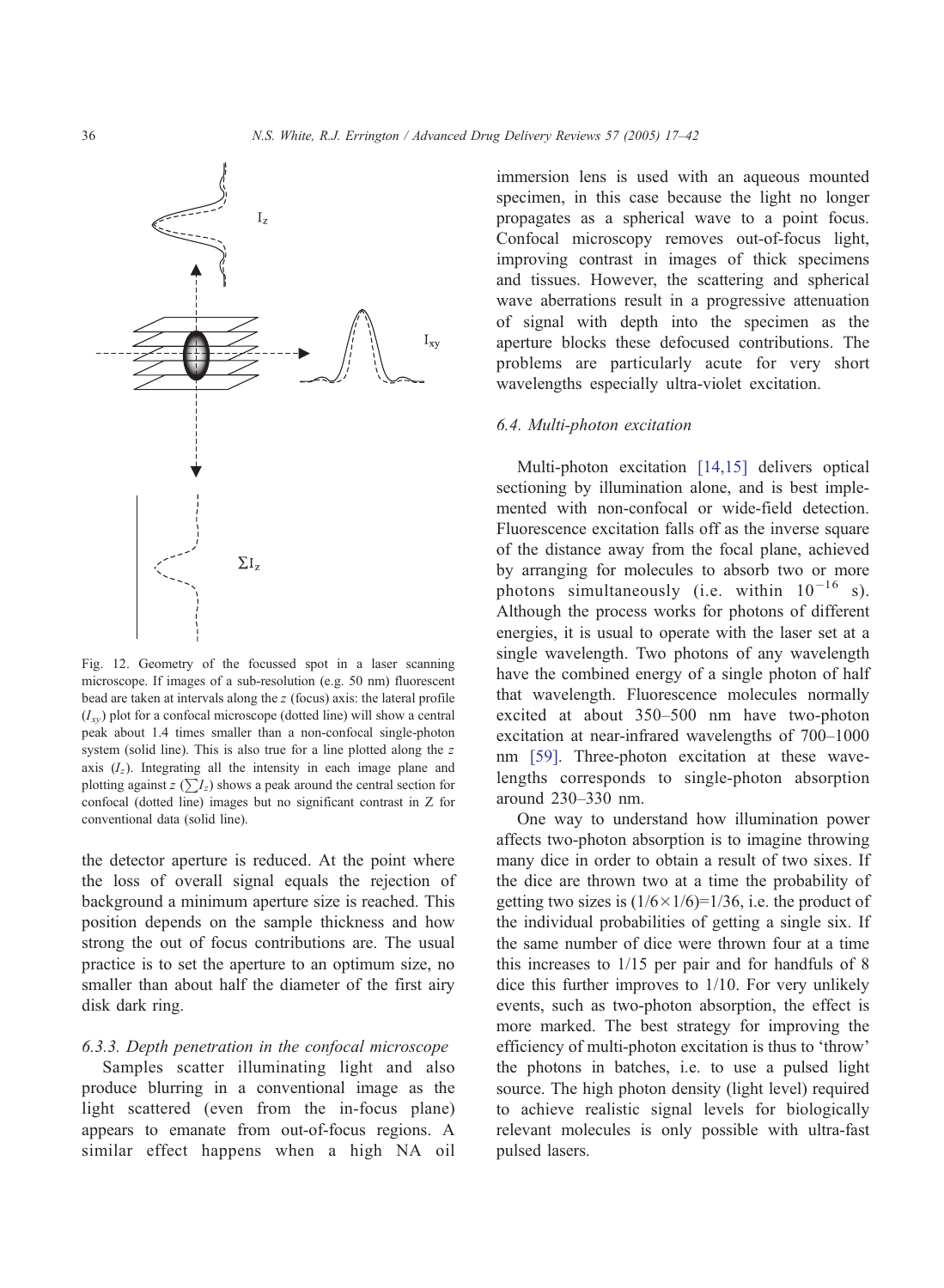# 6.4.1. Optical performance in multi-photon fluorescence

The excitation version of Eqs. (2) and (3) gives the resolution and sectioning power of the multiphoton LSM. The probability of two-photon absorption is proportional to the square of laser power so the square of Eqs. (2) and (3) describe the excitation. We might expect the size of this function to show a central peak that is 1.4 times smaller than that found for the non-confocal LSM but the excitation wavelength is twice (for two-photon) that of the singlephoton case for the same energy transition(s) of the probe. We thus see a 1.4 fold increase in the FWHM over the simple LSM, but a smaller increase over the equivalent measure for a regular microscope (depending on the Stokes shift). The airy-disk is approximately double that of a confocal microscope for probes with a small Stokes shift and less for longer wavelength emissions. For three-photon processes (at three times the wavelength) the FWHM of the fluorescence response is 2.4 times larger than a simple LSM but only 1.7 times that of the singlephoton confocal response. A three-photon optical section is about 2.7 times as thick as a single photon confocal section. All the multi-photon results can, in principle, be improved by a further factor of 1.4 by including a confocal aperture. This approach is not usually employed due to the unavoidable signal loss and the decrease in depth penetration into thick specimens.

#### 6.4.2. Laser power and multi-photon excitation

Selection rules for electronic transitions in the fluorescent molecule make three-photon processes more likely than we might otherwise expect and the proportional increase in laser power required for three-photon excitation compared to two-photon is much less than that needed for two-photon over single-photon absorption. This means that threephoton processes, particularly of intrinsic (auto fluorescent) cellular species, cannot be ignored in two-photon excitation, especially when using sub-100 fs ultra-fast lasers. The relationship between multiphoton fluorescence and illumination is:

$$
I = \alpha \frac{P^n}{\left(\omega r\right)^{n-1}}\tag{4}
$$

where *I*=fluorescence intensity for n-photon absorption;  $\alpha = n$ -photon cross section; P=average illumination power;  $\omega$ =width of laser pulse; r=repetition rate of laser pulses.

The  $(n-1)$  order of the denominator is called the 'short pulse advantage' and would, in the absence of other effects, demand use of the shortest possible pulses. In practice, the wide bandwidth of an ultra-fast laser means that dispersion (variations of refractive index with wavelength) in the microscope optics will cause very short pulses to be spread out in time. The optimum laser pulses, for a typical multi-photon microscope, are just over 100 fs.

## 6.4.3. Advantages of multi-photon excitation

Since the optical performance of multi-photon microscope is typically inferior to confocal microscopes we must look at areas other than resolution to see the benefits of multi-photon methods. These mainly stem from the fact that the focussed last beam passing through the sample is composed of NIR light at wavelengths above 700 nm. Since scattering of light by has a strong dependence on wavelength  $(1/\lambda^4)$ the use of NIR light allows excitation and imaging deep within tissues which are obscured by light scattering in single-photon microscopy (e.g. Ref. [\[60\]\)](#page-25-0). Scattering of emitted light does occur and impairs detection, but the effect of this is lessened by the use of a large-area detector, since there is no need for descanning and focussing on a confocal aperture. In many applications the use of multi-photon microscopy avoids photodamage since only the thin optical section at the focus of the beam encounters light energy equivalent to UV or blue light. This effectively limits photobleaching or phototoxic effects, which occur throughout the cones of illumination in singlephoton imaging. This is particularly advantageous for UV-excited dyes since high energy UV light is most damaging to cells [\[59\].](#page-25-0) Images illustrating applications of multiphoton microscopy are included in other papers in this issue of Advanced Drug Delivery Reviews [\[59,60\].](#page-25-0)

## 6.5. PSF engineering

Modifying the size and shape of the LSM 3-D airy disk (called a point response or spread function or PSF) is an example of what can be termed 'PSF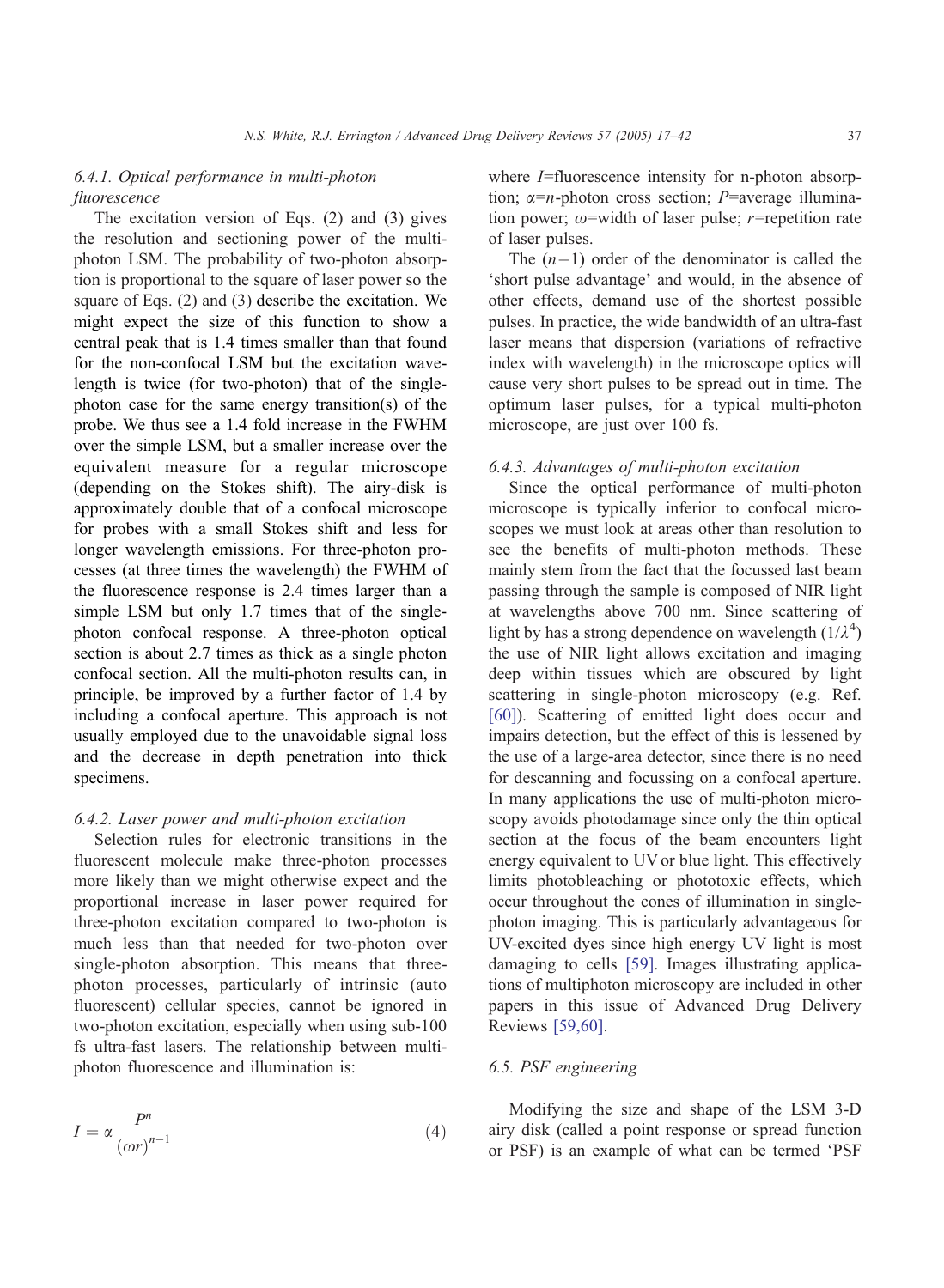engineering'. Several sophisticated manipulations of the LSM PSF have been attempted. These include the 'Theta Microscope' (e.g. Ref.  $[61]$ ), which uses up to four excitation and emission beams intersecting to give a near spherical PSF with the same resolution in all axes. The '4-Pi' LSM  $[62]$  uses two phaselocked illumination beams at  $180^\circ$  to generate a smaller centre to the airy disk. A particularly elegant method is the use of photons of two different energies in a multi-photon process. The PSF generated by one wavelength is made smaller by depleting the excited states it produces in a ring around the central peak by stimulated quenching (depletion) using photons of the second wavelength [\[17,63\]](#page-24-0). Total internal reflection fluorescence (TIRF) uses a form of structured illumination that excites a thin optical section only 100–300 nm thick adjacent to a refractive index boundary such as a cover glass. This is achieved by shining oblique illumination into the sample. Rays above a critical angle (known as the Brewster angle) for a given wavelength and refractive index difference, do not pass through the interface but are coupled into it, generating a localised 'slice' of illumination called an evanescent wave that falls off exponentially with distance from the boundary in just a few 100 nm. With the proviso that the sample must be closely associated with a suitable refractive index boundary, this is becoming an important method of imaging thin sections of fluorescence particularly in applications looking at cell-substrate and cell surface interactions.

## 6.6. Computational methods of optical sectioning

Fluorescence microscopy, and LSM techniques in particular, have two qualities that make them especially suitable for computational image processing to improve apparent resolution. Firstly, due to the randomisation of phase during the excited state, fluorescent emissions from different points within the focussed beam do not constructively and destructively interfere like bright-field imaging modes, they just add together to produce the final result. Secondly, the PSF is approximately spatially invariant, i.e. it does not change significantly throughout the image. This is only true if the correct measures have been taken to counter problems associated with mismatch of the refractive index of lens immersion and sample mounting medium, such as spherical aberration. This is a critical factor in the success or failure of restoration methods for LSM data. Adherence to these two criteria enables an image containing contributions from an unknown specimen and a known PSF to be computationally 'deconvolved' to yield a fluorescent distribution closer to that of the underlying specimen [\[64\].](#page-25-0)

Most image restoration algorithms make use of the fundamental condition that an image can be described as the fluorescence distribution of the object with each point of the object 'replaced' by a representation of the microscope PSF or blurring function. This process is mathematically described as the image (i) equal to a convolution of the object intensity  $(o)$  with the PSF  $(p)$ :

$$
i = o \otimes p \tag{5}
$$

If the Fourier transform of both sides of this equality are computed the convolution becomes an equality of the transform of  $i(I)$  with the product of the transform of  $o$  (O) multiplied by the transform of  $p$  (P).

$$
I = O \times P \tag{6}
$$

It might seem that the convolution could be reversed (producing an estimate of  $O$  from a measured image) by dividing  $O$  by  $P$  and Fourier transforming back to the original image. However, this division is very noise-sensitive for regions of the transform close to zero and not defined at all for regions of  $P$  that are zero. Some tricks can be employed (such as adding some constant background) to reduce these problems but the results are still unreliable. A better method is to use an iterative estimation procedure to derive the result. This consists in its most basic form of three steps:

- (1) Estimating a starting image.
- (2) Convolving the image estimate with a measured (or theoretically calculated) PSF.
- (3) Comparing the result of (2) with the original image and adjusting the estimate to attempt to correct the difference. Then repeating from (1).

Differences between the various restoration algorithms are centred on the way in which the image 'guess' is updated as well as noise-countering processing such as filtering between each cycle.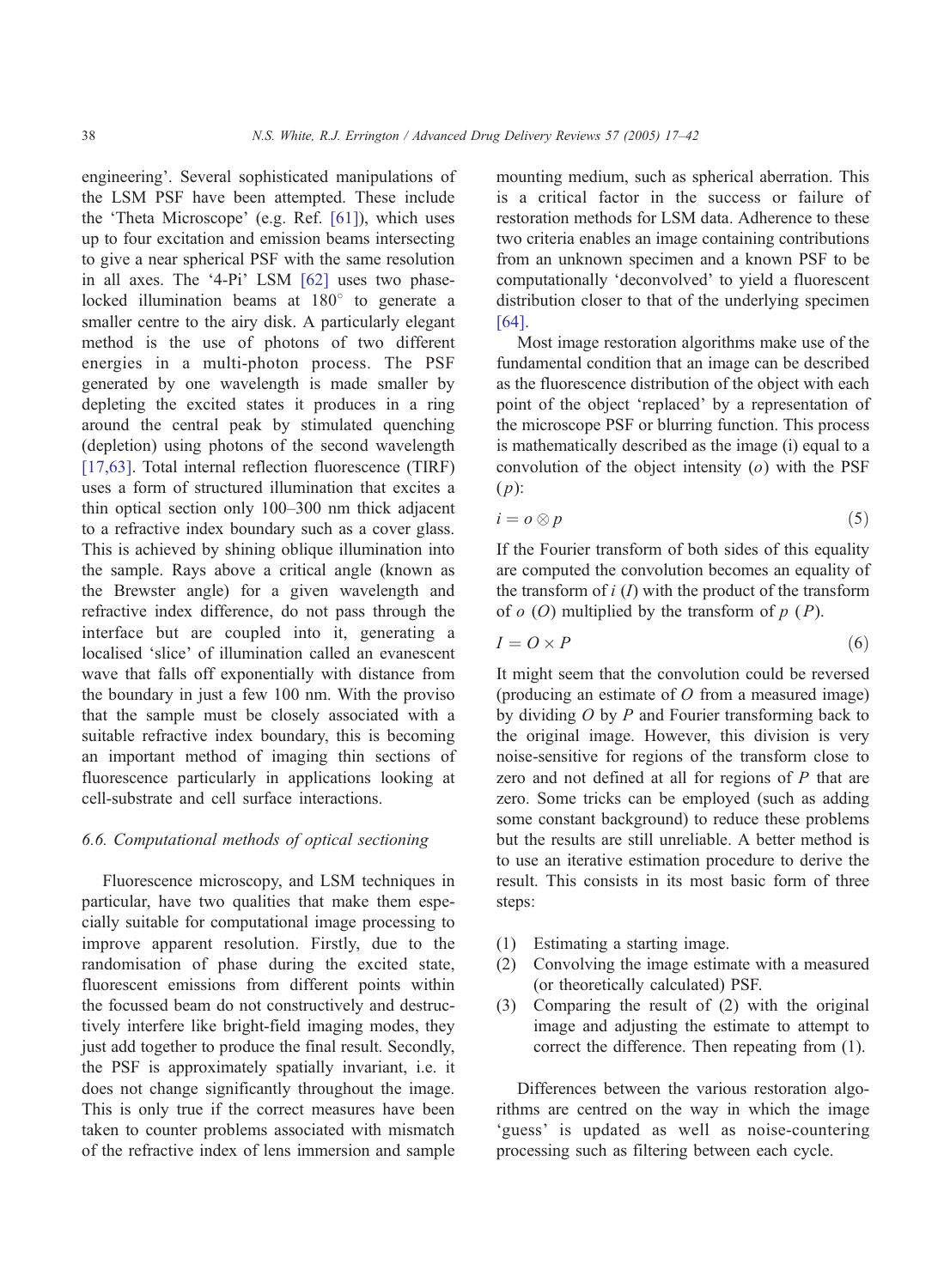In some cases both image and PSF may be restored by a so-called 'blind' algorithm  $[65]$  where the PSF is initially 'guessed' (or estimated from known optical parameters). These algorithms have an advantage that they can be extended to allow the PSF to vary throughout the volume, partly accounting for some aberrations. This is conveniently achieved by splitting a 3-D volume up into sub-volumes and allowing the PSF to vary between volumes, each of which is restored independently before being 'melded' together at the end of the computation. This approach can benefit greatly from parallel multi-processor architectures. Ultimately, the s/n in the image and the accuracy of the PSF supplied (or calculated) jointly determine how faithful the restoration is to the true distribution of the specimen.

## 6.7. Hybrid optical and computational methods

These approaches are based on the notion that the regular microscope response can be improved by a combination of PSF engineering, often by 'structured illumination' followed by a digital image restoration. We might include in this category a range of obvious candidates such as digitally restored confocal images, particularly if a 'sub-optimum' method (e.g. such as using a slit aperture) were employed. More sophisticated methods have recently been devised that produce optical sections from a sequence of widefield images collected using sequential translation of a grid of structured illumination [\[66\].](#page-25-0) A post-processing algorithm is then able to remove the out-of-focus features to leave an optical section that is generally intermediate between a regular image and an optimised confocal result.

# 6.8. Automated fluorescence imaging: HTS/HCS systems

Automated sample handling and medium-large scale screening are now increasingly important in today's research activities. The flexibility, and thus necessary complexity, of a research microscope is a major impediment to the rapid sampling of many identical specimens. Automation of the standard microscope has helped in this respect but a dedicated instrument is needed if throughput is to be significantly increased and reproducibility maintained. Automated systems are typically designed around a standard range of sample consumables, e.g. 96 or 384 well micro plates. CCD, PMT-based LSM and hybrid systems are all commercially available. Typical automated processes include auto focus, multi-well imaging, repetitive imaging of wells for timed events as well as extensive data handling and bioinformatics. A simple imager is obtained by adding a motorised stage to an inverted microscope. For plastic micro-plates, a lens with variable correction collar is used, compensating for variations in base thickness.

# 7. Which instrument?—More 'horses for courses'

The advantages of, for example, confocal LSM versus conventional CCD imaging on a fluorescence microscope are self-evident if optical sections are necessary to properly record the results of an experiment. Indeed the starting point for any choice of instrumentation should be consideration of the type of data required, e.g. time-lapse (fast or slow), 3-D/4-D, multi-channel/spectral, high resolution and/ or optical sectioning etc, etc. When sectioning is not required, the signal advantages of parallel light collection by sensitive CCDs usually outweigh any of the sophistication of LSMs. One class of application is an exception to this general rule that of localised illumination (e.g. FRAP, FLIP, photoactivation etc). The controlled illumination of LSMs makes them ideal for 'patterned illumination' of (for example) intracellular organelles. The confocal LSM, operated with a large (or no) confocal aperture, provides superior results compared to wide-field illumination through a field-restricting aperture. More localised illumination that is restricted to the focal plane (optical section) is possible with multiphoton excitation.

In many cases imaging information is not actually required. Often, digital images are analysed by measuring total or average intensity of a delineated feature. It is often more efficient to use selected or localised illumination to excite a defined region and to integrate the emitted light from this feature directly on the detector. Many imaging experiments can benefit from a combination of imaging techniques and nonimaging measurement.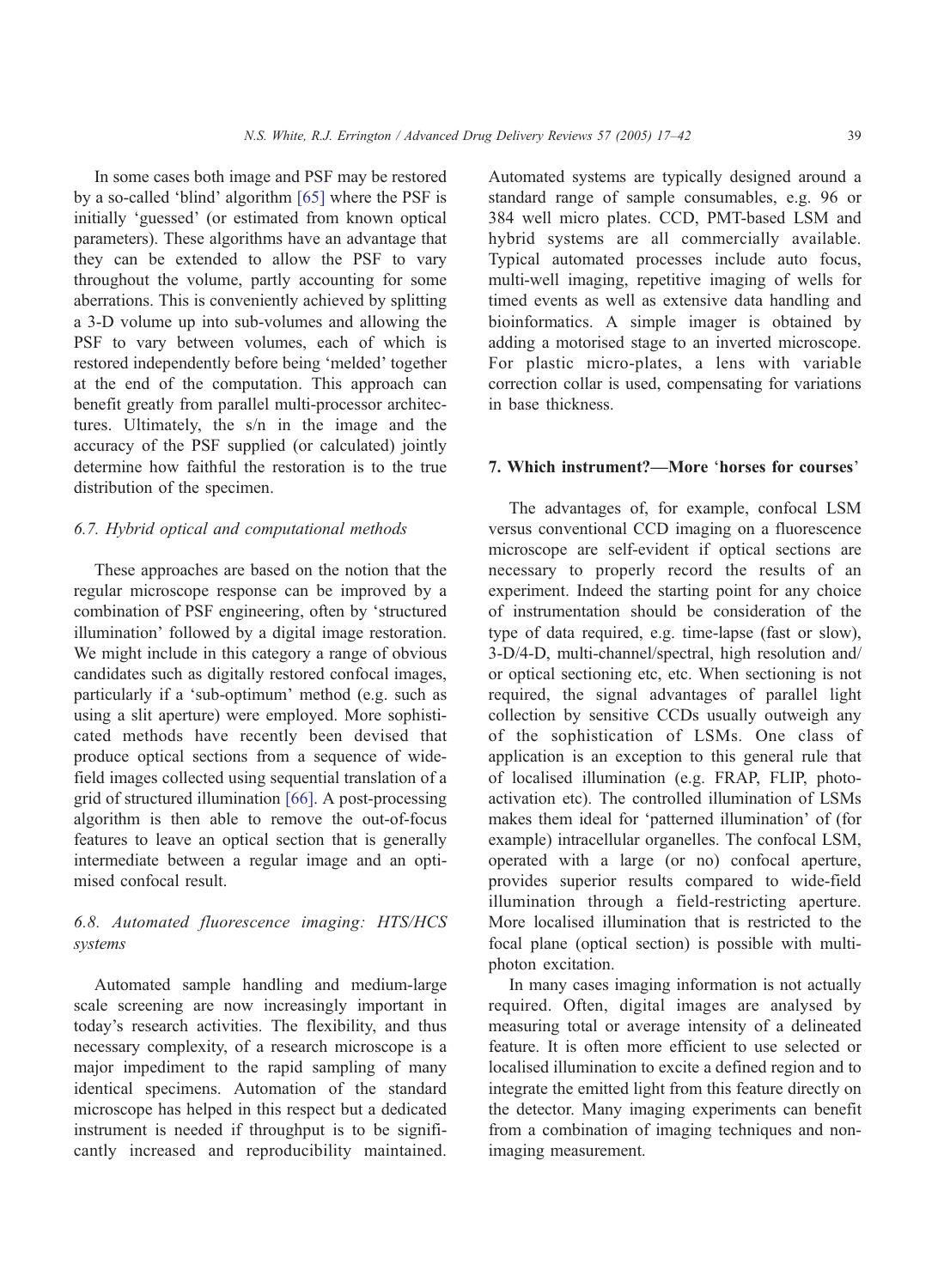<span id="page-23-0"></span>Multi-channel imaging (e.g. of multiple fluorescent probes) can be done sequentially (collecting each channel before changing the illumination and filters for the next probe etc) or simultaneously (splitting the light to several detectors, each receiving a defined spectral band). Simultaneous multi-channel imaging is difficult to achieve with high sensitivity single-chip image arrays and colour devices are not usually sensitive enough for low levels of fluorescence and do not allow individual gain control for each probe imaged (necessary when different levels of staining in each channel are encountered). All classes of LSM are especially designed for multi-channel imaging when the de-scanned beam is used for detection. Small filters (or other spectral devices) can be used with the stationary fluorescence beam and splitting the beam to several PMTs is both simple and cost-effective.

When optical sections are required, the choice is between wide-field (conventional) imaging with digital processing, with or without structured illumination techniques. These methods tend to work best when the sample is well understood, and well controlled, and the optical arrangement at the sample can be optimised to reduce the contribution from aberrations. Direct optical sections are often seen as more convenient, although the point-scanning confocal and multi-photon LSM arrangements intrinsically operate with relatively low levels of detected light due to the short pixel times employed. Slit-scanning LSMs, or other arrangements using multiple excitation points, help to bridge the gap towards the sensitivity advantages with CCD detection of wide-field images.

## 8. Conclusions

Fluorescence-based assays must incorporate many levels of design in order to ensure they accurately reflect a key process of interest in drug delivery research. Central to the assay is the fluorescent probe that consists of two main components (i) the targeting portion and (ii) the chromophore portion, which presents the signal to be measured. The robustness and dynamic range of the assay is dictated by the efficacy of the ligand-target interaction together with the quantum efficiency of the fluorophore. The choice of fluorescent instrument is determined by the nature of the intensity signal to be detected and the required spatiotemporal resolution. Steady-state intensity measurements reflect the amount or concentration of fluorescent probe and the localisation of this signal. Advanced read-out modes (e.g. lifetime, anisotropy, etc.) offer rich information such as the binding of probe with target and the environment in which the probe interacts. The critical challenge in pharmaceutical research is to multiplex the fluorescent assay and package the acquisition and analysis algorithms such that they offer pragmatic solutions for advancing our understanding of drug discovery and delivery.

## References

- [1] P.C. Cheng, A. Kriete, Image contrast in confocal light microscopy, in: J.B. Pawley (Ed.), The Handbook of Biological Confocal Microscopy, Plenum Press, New York, 1995, pp. 281 – 310.
- [2] F. Zernike, How I discovered phase contrast, Science 121 (1955) 345 – 349.
- [3] K. Schindl, O. Rueker, Differential interference contrast for transmitted-light (Nomarski method), J. Biol. Photogr. Assoc. 41 (1973) 109 – 111.
- [4] R. Hoffman, L. Gross, The modulation contrast microscope, Nature 254 (1975) 586-588.
- [5] A.S. Todd, W.K. Barnetson, Use of dark ground microscopy in haematology, J. Clin. Pathol. 41 (1988) 786-792.
- [6] J. Bereiter-Hahn, C.H. Fox, B. Thorell, Quantitative reflection contrast microscopy of living cells, J. Cell Biol. 82 (1979) 767 – 779.
- [7] R.P. Haugland, Handbook of Fluorescent Probes and Research Products, 9th ed., Molecular Probes, 2000.
- [8] P. Warson, A.T. Jones, D.J. Stephens, Intracellular trafficking pathways and drug delivery: Fluorescence imaging of living and fixed cells, Adv. Drug Deliv. Rev. 57 (2005) 43-61. This Issue.
- [9] R. Stevenson, Biosensors: surface plasmon resonance lights the way, Am. Biotechnol. Lab. 9 (1991) 36.
- [10] L.G. Fagerstam, A. Frostell, R. Karlsson, M. Kullman, A. Larsson, M. Malmqvist, H. Butt, Detection of antigen– antibody interactions by surface plasmon resonance, Application to epitope mapping, J. Mol. Recognit. 3 (1990) 208 – 214.
- [11] D.C. Cullen, R.G. Brown, C.R. Lowe, Detection of immunocomplex formation via surface plasmon resonance on goldcoated diffraction gratings, Biosensors 3 (1987) 211 – 225.
- [12] D.B. Shear, The generalized Boltzmann distribution, J. Theor. Biol. 39 (1973) 165 – 169.
- [13] M. Born, E. Wolf, Principles of Optics, 5th ed., Pergamon, New York, 1975.
- [14] M. Goppert-Meyer, Ueber elementerakte mit zwei Quantenspruengen, Ann. Phys. (Leipz.) 9 (1931) 273 – 295.
- [15] W. Denk, J.H. Strickler, W.W. Webb, Two-photon laser scanning fluorescence microscopy, Science 248 (1990) 73 – 76.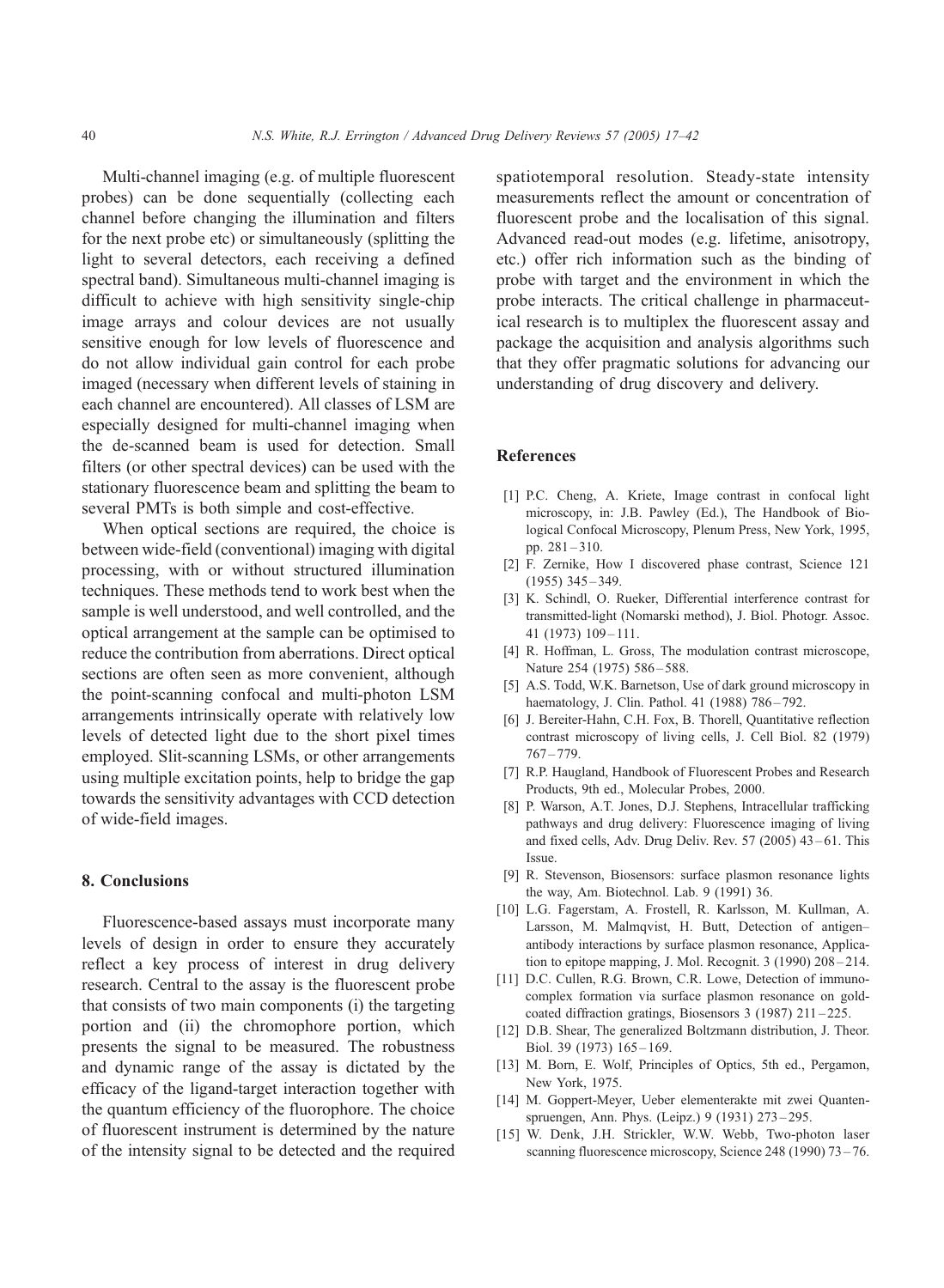- <span id="page-24-0"></span>[16] N. Ben-Tuvim, Laser-light amplification by stimulated emission of radiation, Harefuah 65 (1963) 191 – 194.
- [17] M. Dyba, S.W. Hell, Photostability of a fluorescent marker under pulsed excited-state depletion through stimulated emission, Appl. Opt. 42 (2003) 5123 – 5129.
- [18] T.A. Klar, S. Jakobs, M. Dyba, A. Egner, S.W. Hell, Fluorescence microscopy with diffraction resolution barrier broken by stimulated emission, Proc. Natl. Acad. Sci. U. S. A. 97 (2000) 8206 – 8210.
- [19] D.E. Koppel, D. Axelrod, J. Schlessinger, E.L. Elson, W.W. Webb, Dynamics of fluorescence marker concentration as a probe of mobility, Biophys. J. 16 (1976) 1315 – 1329.
- [20] A.E. McGrath, C.G. Morgan, G.K. Radda, Photobleaching. A novel fluorescence method for diffusion studies in lipid system, Biochim. Biophys. Acta 426 (1976) 173 – 185.
- [21] V. Chen, Non laser light sources, in: J.B. Pawley (Ed.), The Handbook of Biological Confocal Microscopy, Plenum Press, New York, 1995, pp. 99-109.
- [22] E. Gratton, M.J. van de Ven, Laser sources for confocal microscopy, in: J.B. Pawley (Ed.), The Handbook of Biological Confocal Microscopy, Plenum Press, New York, 1995, pp. 69 – 97.
- [23] J.B. Pawley, Fundamental limits in confocal microscopy, in: J.B. Pawley (Ed.), The Handbook of Biological Confocal Microscopy, Plenum Press, New York, 1995, pp. 19–37.
- [24] D.R. Sandison, R.M. Williams, K.S. Wells, J. Strickler, W. Webb, Quantitative fluorescence confocal laser scanning microscopy, in: J.B. Pawley (Ed.), The Handbook of Biological Confocal Microscopy, Plenum Press, New York, 1995, pp.  $39 - 53$ .
- [25] J. Art, Photon detectors for confocal microscopy, in: J.B. Pawley (Ed.), The Handbook of Biological Confocal Microscopy, Plenum Press, New York, 1995, pp. 183 – 196.
- [26] T. Zimmermann, J. Rietdorf, R. Pepperkok, Spectral imaging and its applications in live cell microscopy, FEBS Lett. 546  $(2003)$  87-92.
- [27] J.R. Lackowicz, Time-resolved laser spectroscopy in biochemistry, Proc. SPIE 909 (1988) 23 – 28.
- [28] E. Gratton, D.M. Jameson, R.D. Hall, Multifrequency phase and modulation fluorometry, Annu. Rev. Biophys. Bioeng. 13  $(1984)$   $105 - 124$ .
- [29] X.F. Wang, S. Kitayama, T. Uchida, D.M. Coleman, S. Minami, A two-dimensional fluorescence lifetime imaging system using a gated image intensifier, Appl. Spectrosc. 45  $(1991)$  360 – 366.
- [30] X.F. Wang, S. Kitayama, T. Uchida, D.M. Coleman, S. Minami, Time-resolved fluorescence microscopy using multichannel photon counting, Appl. Spectrosc. 44 (1990) 25–30.
- [31] G. Weber, Rotational Brownian motion and polarization of the fluorescence of solutions, Adv. Protein Chem. 8 (1953) 415 – 459.
- [32] G. Weber, Polarization of the fluorescence of macromolecules. I. Theory and experimental method, Biochem. J. 51 (1952)  $145 - 155$ .
- [33] P. Johnson, E.G. Richards, A simple instrument for studying the polarization of fluorescence, Arch. Biochem. Biophys. 97  $(1962)$  250 – 259.
- [34] K. Jacobson, Z. Derzko, E.S. Wu, Y. Hou, G. Poste, Measurement of the lateral mobility of cell surface components in single, living cells by fluorescence recovery after photobleaching, J. Supramol. Struct. 5 (1976) 565 – 576.
- [35] J. White, E.H. Stelzer, Photobleaching GFP reveals protein dynamics inside live cells, Trends Cell Biol. 9 (1999) 61 – 65.
- [36] J. Lippincott-Schwartz, N. Altan-Bonnet, G.H. Patterson, Photobleaching and photoactivation: following protein dynamics in living cells, Nat. Cell Biol. Suppl. (2003) S7 – S14.
- [37] S.C. De Smedt, K. Remaut, B. Lucas, K. Braeckmans, N.N. Sanders, J. Demeester, Studying biophysical barriers to DNA delivery by advanced light microscopy, Adv. Drug Deliv. Rev. 57 (2005) 191-210. This Issue.
- [38] K.E. Sawin, P. Nurse, Photoactivation of green fluorescent protein, Curr. Biol. 7 (1997) R606-R607.
- [39] A. Ishihara, K. Gee, S. Schwartz, K. Jacobson, J. Lee, Photoactivation of caged compounds in single living cells: an application to the study of cell locomotion, BioTechniques 23 (1997) 268 – 274.
- [40] G.H. Patterson, J. Lippincott-Schwartz, A photoactivatable GFP for selective photolabeling of proteins and cells, Science 297 (2002) 1873 – 1877.
- [41] A. Pramanik, R. Rigler, Ligand-receptor interactions in the membrane of cultured cells monitored by fluorescence correlation spectroscopy, Biol. Chem. 382 (2001) 371 – 378.
- [42] Y. Nomura, H. Tanaka, L. Poellinger, F. Higashino, M. Kinjo M, Monitoring of in vitro and in vivo translation of green fluorescent protein and its fusion proteins by fluorescence correlation spectroscopy, Cytometry 44 (2001)  $1 - 6$ .
- [43] M. Gösch, R. Rigler, Fluorescence correlation spectroscopy of molecular motions and kinetics, Adv. Drug Deliv. Rev. 57 (2005) 169 – 190. This Issue.
- [44] M.R. Melamed, Z. Darzynkiewicz, F. Traganos, T. Sharpless, Cytology automation by flow cytometry, Cancer Res. 37  $(1977)$  2806 – 2812.
- [45] J.S. Ploem, A study of filters and light sources in immunofluorescence microscopy, Ann. N.Y. Acad. Sci. 177 (1971)  $414 - 429.$
- [46] J.S. Ploem, A new microscopic method for the visualization of blue formaldehyde-induced catecholamine fluorescence, Arch. Int. Pharmacodyn. Ther. 182 (1969) 421 – 424.
- [47] J.S. Ploem, The use of a vertical illuminator with interchangeable dichroic mirrors for fluorescence microscopy with incidental light, Z. Wiss. Mikrosk. 68 (1967) 129 – 142.
- [48] C.W. McCutchen, Superresolution in microscopy and the Abbe resolution limit, J. Opt. Soc. Am. 57 (1967) 1190-1192.
- [49] D.M. Maurice, A scanning slit optical microscope, Invest. Ophthalmol. 13 (1974) 1033 – 1037.
- [50] T. Wilson, C.J.R. Sheppard, Scanning Optical Microscopy, Academic Press, San Diego, 1984.
- [51] M. Petran, M. Hadravsky, M.D. Egger, R. Galambos, Tandem scanning reflected light microscope, J. Opt. Soc. Am. 58  $(1968)$  661 – 664.
- [52] T. Tanaami, S. Otsuki, N. Tomosada, Y. Kosugi, M. Shimizu, H. Ishida, High-speed 1-frame/ms scanning confocal microscope with a microlens and Nipkow disks, Appl. Opt. 41 (2002) 4704 – 4708.